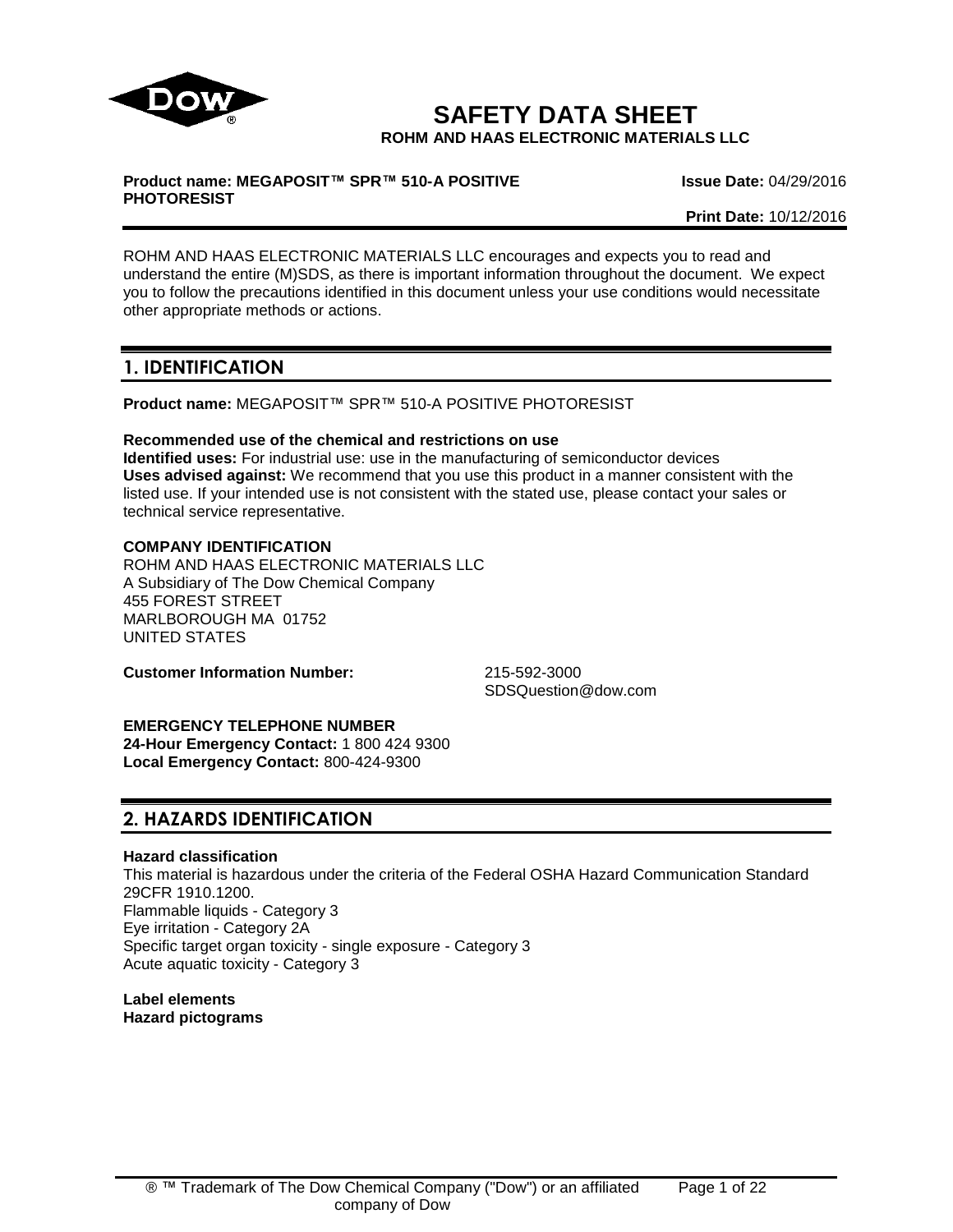

Signal word: **WARNING!**

#### **Hazards**

Flammable liquid and vapour. Causes serious eye irritation. May cause respiratory irritation. Harmful to aquatic life.

# **Precautionary statements**

#### **Prevention**

Keep away from heat/sparks/open flames/hot surfaces. No smoking. Keep container tightly closed. Ground/bond container and receiving equipment. Use explosion-proof electrical/ ventilating/ lighting/ equipment. Use only non-sparking tools. Take precautionary measures against static discharge. Avoid breathing dust/ fume/ gas/ mist/ vapours/ spray. Wash skin thoroughly after handling. Use only outdoors or in a well-ventilated area. Avoid release to the environment. Wear protective gloves/ eye protection/ face protection.

#### **Response**

IF ON SKIN (or hair): Remove/ Take off immediately all contaminated clothing. Rinse skin with water/ shower.

IF INHALED: Remove victim to fresh air and keep at rest in a position comfortable for breathing. Call a POISON CENTER or doctor/ physician if you feel unwell. IF IN EYES: Rinse cautiously with water for several minutes. Remove contact lenses, if

present and easy to do. Continue rinsing.

If eye irritation persists: Get medical advice/ attention.

In case of fire: Use dry sand, dry chemical or alcohol-resistant foam for extinction.

# **Storage**

Store in a well-ventilated place. Keep container tightly closed. Store in a well-ventilated place. Keep cool. Store locked up.

# **Disposal**

Dispose of contents/ container to an approved waste disposal plant.

# **Other hazards**

No data available

# **3. COMPOSITION/INFORMATION ON INGREDIENTS**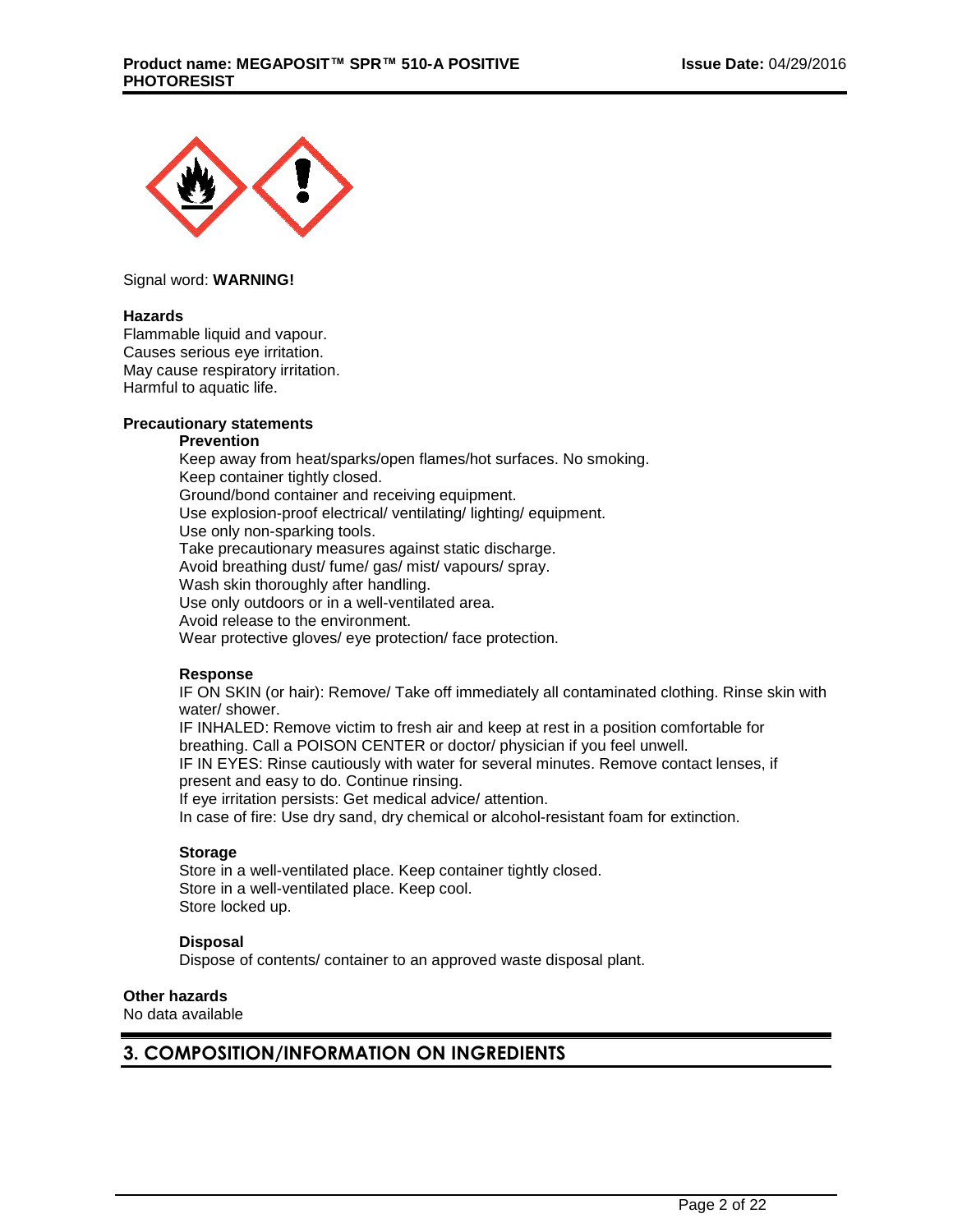| This product is a mixture.  |                |                  |
|-----------------------------|----------------|------------------|
| <b>Component</b>            | <b>CASRN</b>   | Concentration    |
|                             |                |                  |
| Ethyl lactate               | $97 - 64 - 3$  | $65.0 - 75.0 \%$ |
| Cresol novolak resin        |                | 15.0 - 25.0 %    |
| n-Butyl Acetate             | 123-86-4       | $1.0 - 10.0 %$   |
| Xylene                      | 1330-20-7      | $1.0 - 10.0 %$   |
| Diazo Photoactive Compound  |                | $1.0 - 10.0 %$   |
| Cresol                      | 1319-77-3      | < 1.0 %          |
| Organic Siloxane Surfactant |                | < 1.0 %          |
| Ethylbenzene                | $100 - 41 - 4$ | < 1.0 %          |
|                             |                |                  |

# **Chemical nature:** Solution of organic compounds

# **4. FIRST AID MEASURES**

# **Description of first aid measures**

**Inhalation:** Remove from exposure. If there is difficulty in breathing, give oxygen. Seek medical attention if symptoms persist.

**Skin contact:** Wash skin with water. Continue washing for at least 15 minutes. Obtain medical attention if blistering occurs or redness persists.

**Eye contact:** Immediately flush the eye with plenty of water for at least 15 minutes, holding the eye open. Obtain medical attention if soreness or redness persists.

**Ingestion:** Wash out mouth with water. Have victim drink 1-3 glasses of water to dilute stomach contents. Induce vomiting if person is conscious. Immediate medical attention is required. Never administer anything by mouth if a victim is losing conciousness, is unconcious or is convulsing.

**Most important symptoms and effects, both acute and delayed:** Aside from the information found under Description of first aid measures (above) and Indication of immediate medical attention and special treatment needed (below), any additional important symptoms and effects are described in Section 11: Toxicology Information.

**Indication of any immediate medical attention and special treatment needed Notes to physician:** Treat symptomatically.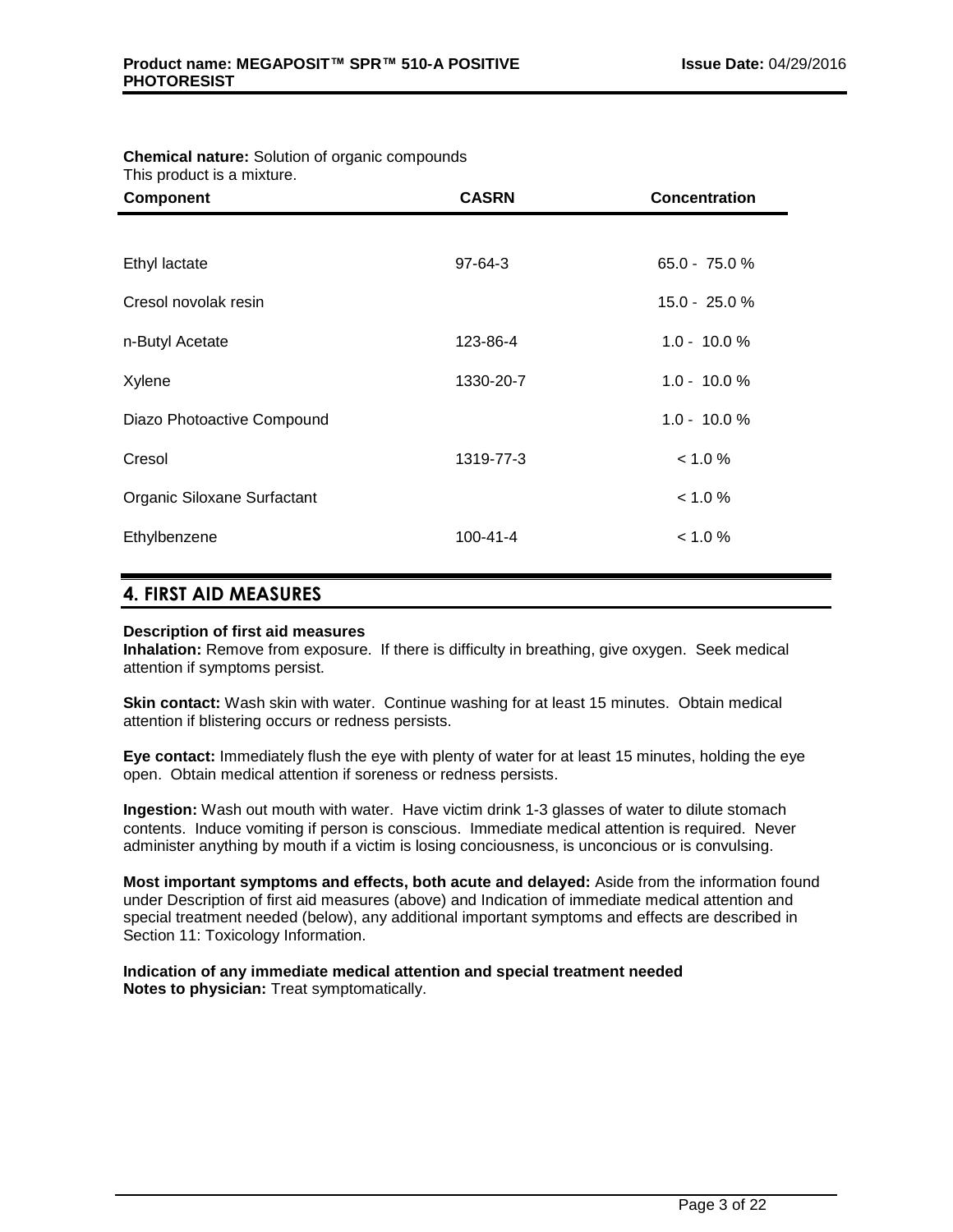# **5. FIREFIGHTING MEASURES**

**Suitable extinguishing media:** Dry sand Dry chemical Alcohol-resistant foam Keep containers and surroundings cool with water spray.

**Unsuitable extinguishing media:** Straight or direct water streams may not be effective to extinguish fire.

**Special hazards arising from the substance or mixture Hazardous combustion products:** No data available

**Unusual Fire and Explosion Hazards:** This product may give rise to hazardous vapors in a fire. Vapors can travel a considerable distance to a source of ignition and result in flashback.

#### **Advice for firefighters**

**Fire Fighting Procedures:** Keep people away. Isolate fire and deny unnecessary entry.

**Special protective equipment for firefighters:** Wear full protective clothing and self-contained breathing apparatus.

# **6. ACCIDENTAL RELEASE MEASURES**

**Personal precautions, protective equipment and emergency procedures:** Wear suitable protective clothing. Wear respiratory protection. Eliminate all ignition sources.

**Environmental precautions:** Prevent the material from entering drains or water courses. Do not discharge directly to a water source. Advise Authorities if spillage has entered watercourse or sewer or has contaminated soil or vegetation.

**Methods and materials for containment and cleaning up:** Contain spills immediately with inert materials (e.g., sand, earth). Transfer into suitable containers for recovery or disposal. Finally flush area with plenty of water.

# **7. HANDLING AND STORAGE**

**Precautions for safe handling:** Use local exhaust ventilation. Avoid contact with eyes, skin and clothing. Keep container tightly closed.

**Conditions for safe storage:** Store in original container. Keep away from heat and sources of ignition. Storage area should be: cool dry well ventilated out of direct sunlight Keep away from heat, sparks, flame, and other sources of ignition. Practice good personal hygiene to prevent accidental exposure.

# **8. EXPOSURE CONTROLS/PERSONAL PROTECTION**

#### **Control parameters**  $E(x) = \frac{1}{2} \int_0^1 f(x) \, dx$

| Exposure limits are listed below.<br>if they exist. |                 |                       |  |  |
|-----------------------------------------------------|-----------------|-----------------------|--|--|
| Reaulation                                          | 'vpe of listina | <b>Value/Notation</b> |  |  |
|                                                     |                 |                       |  |  |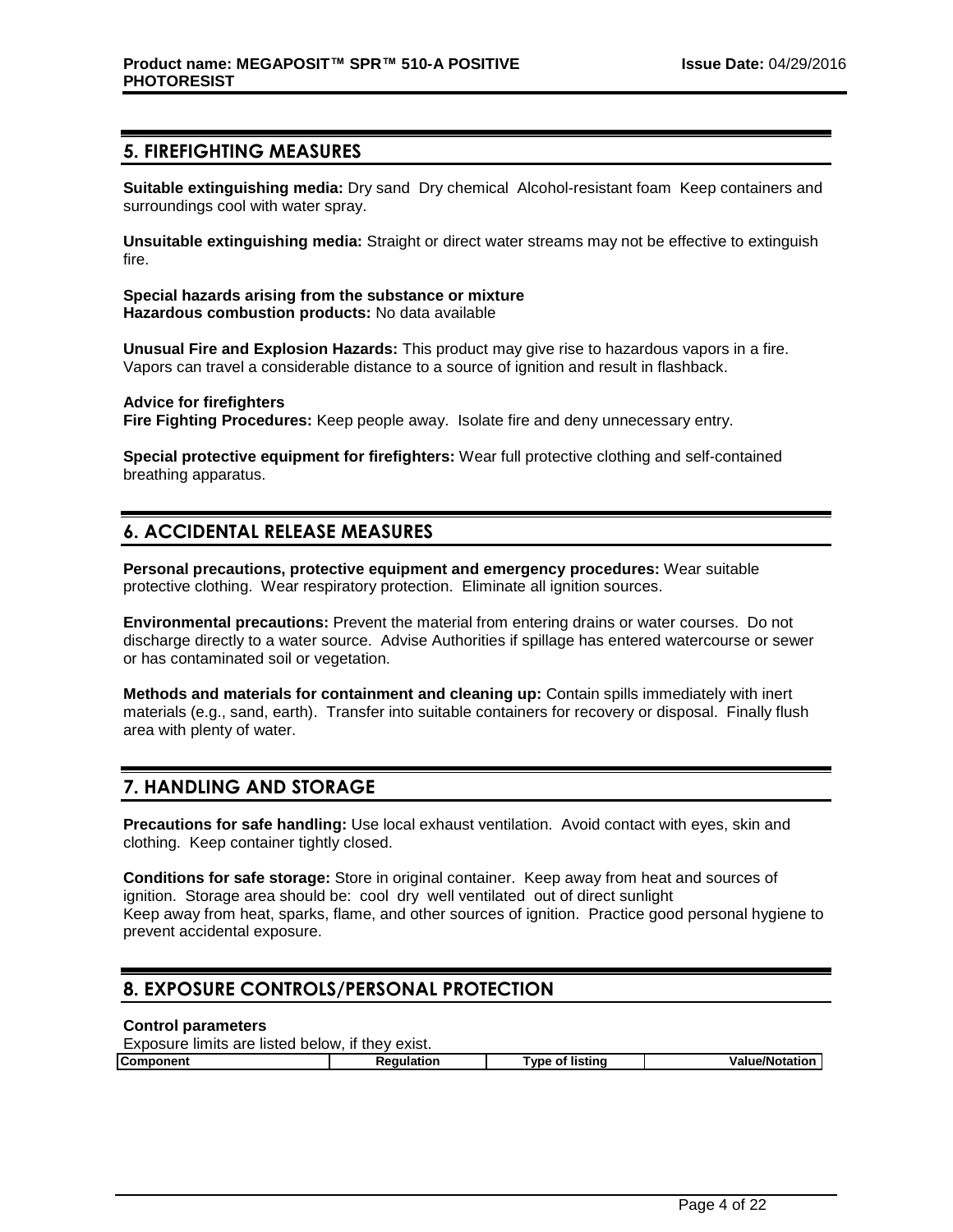| Ethyl lactate   | Dow IHG        | <b>TWA</b>           | 5 ppm                |
|-----------------|----------------|----------------------|----------------------|
| n-Butyl Acetate | Dow IHG        | TWA                  | 75 ppm               |
|                 | Dow IHG        | <b>STEL</b>          | 150 ppm              |
|                 | <b>ACGIH</b>   | TWA                  | 50 ppm               |
|                 | <b>ACGIH</b>   | <b>STEL</b>          | 150 ppm              |
|                 | OSHA Z-1       | TWA                  | 710 mg/m3 150 ppm    |
|                 | <b>CAL PEL</b> | <b>PEL</b>           | 710 mg/m3 150 ppm    |
|                 | <b>CAL PEL</b> | <b>STEL</b>          | 950 mg/m3 200 ppm    |
| Xylene          | <b>ACGIH</b>   | TWA                  | BEI                  |
|                 | <b>ACGIH</b>   | <b>STEL</b>          | BEI                  |
|                 | OSHA Z-1       | <b>TWA</b>           | 435 mg/m3<br>100 ppm |
|                 | <b>ACGIH</b>   | <b>TWA</b>           | 100 ppm              |
|                 | <b>ACGIH</b>   | <b>STEL</b>          | 150 ppm              |
|                 | <b>CAL PEL</b> | <b>STEL</b>          | 150 ppm<br>655 mg/m3 |
|                 | <b>CAL PEL</b> | C                    | 300 ppm              |
|                 | <b>CAL PEL</b> | <b>PEL</b>           | 435 mg/m3<br>100 ppm |
| Cresol          | <b>ACGIH</b>   | <b>TWA Inhalable</b> | 20 mg/m3             |
|                 |                | fraction and vapor   |                      |
|                 | OSHA Z-1       | TWA                  | 22 mg/m3 5 ppm       |
| Ethylbenzene    | <b>ACGIH</b>   | TWA                  | 20 ppm               |
|                 | <b>ACGIH</b>   | <b>TWA</b>           | BEI                  |
|                 | OSHA Z-1       | <b>TWA</b>           | 435 mg/m3 100 ppm    |
|                 | <b>CAL PEL</b> | <b>PEL</b>           | 22 mg/m3 5 ppm       |
|                 | <b>CAL PEL</b> | <b>STEL</b>          | 130 mg/m3 30 ppm     |

# **Exposure controls**

**Engineering controls:** Engineering methods to prevent or control exposure are preferred. Methods include process or personnel enclosure, mechanical ventilation (local exhaust), and control of process conditions.

# **Individual protection measures**

**Eye/face protection:** Goggles **Skin protection**

**Hand protection:** Butyl rubber gloves. Other chemical resistant gloves may be recommended by your safety professional.

# **Other protection:** Normal work wear.

**Respiratory protection:** Respiratory protection if there is a risk of exposure to high vapor concentrations. The specific respirator selected must be based on the airborne concentration found in the workplace and must not exceed the working limits of the respirator.

# **9. PHYSICAL AND CHEMICAL PROPERTIES**

# **Appearance**

| <b>Physical state</b>      | viscous liquid             |
|----------------------------|----------------------------|
| Color                      | red                        |
| Odor                       | sweet                      |
| <b>Odor Threshold</b>      | No data available          |
| рH                         | ca.7                       |
| <b>Melting point/range</b> | -26 °C (-15 °F) Literature |
| <b>Freezing point</b>      | -26 °C (-15 °F) Literature |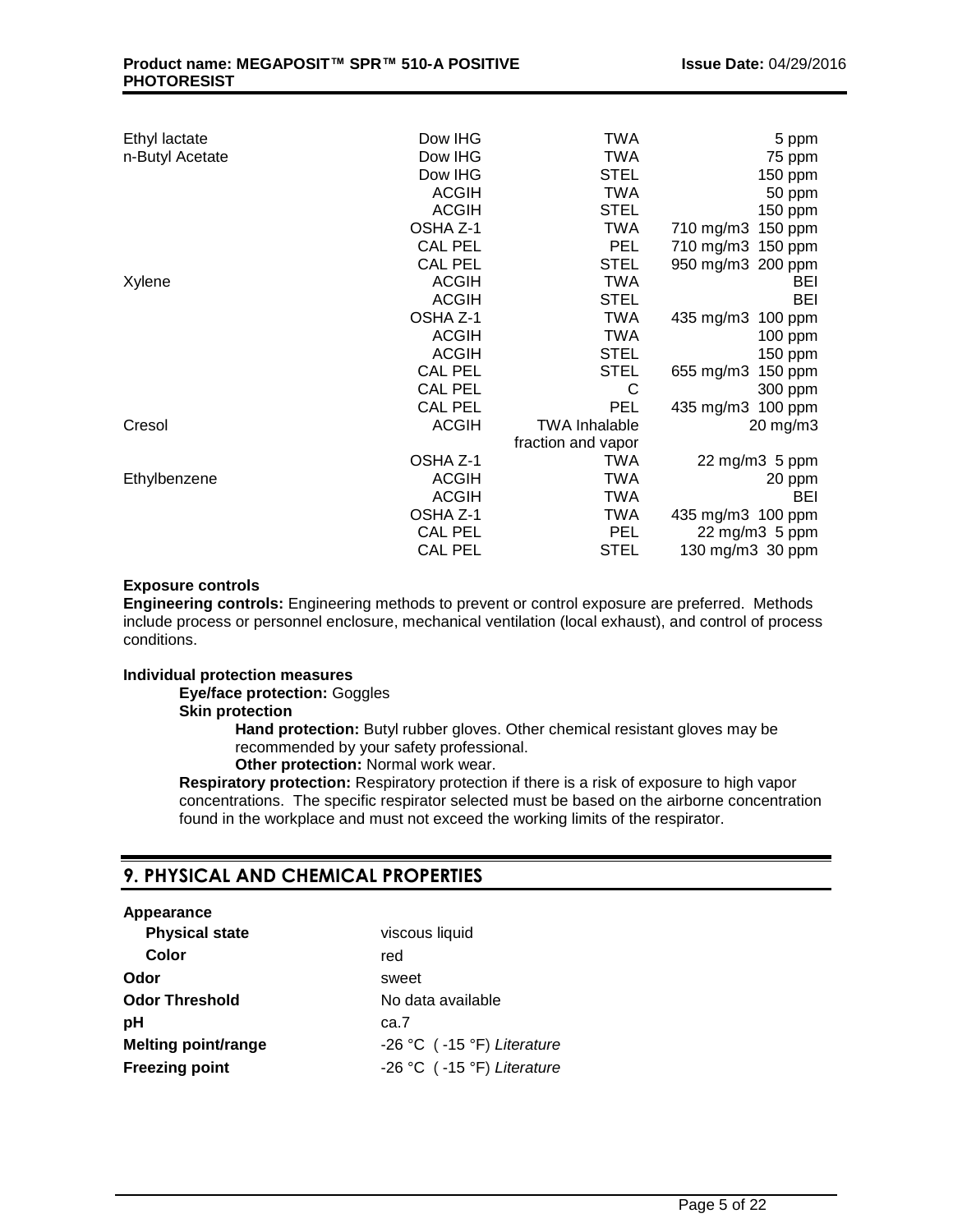| Boiling point (760 mmHg)                          | 154 °C (309 °F)                                                             |  |  |
|---------------------------------------------------|-----------------------------------------------------------------------------|--|--|
| <b>Flash point</b>                                | 46.1 °C (115.0 °F) closed cup                                               |  |  |
| <b>Evaporation Rate (Butyl Acetate</b><br>$= 1$   | Slower than ether                                                           |  |  |
| Flammability (solid, gas)                         | Not Applicable                                                              |  |  |
| <b>Lower explosion limit</b>                      | $1.5%$ vol                                                                  |  |  |
| <b>Upper explosion limit</b>                      | 7.5 % vol Literature n-Butyl acetate                                        |  |  |
| <b>Vapor Pressure</b>                             | 2 mmHg at 20 $°C$ (68 $°F$ )                                                |  |  |
| <b>Relative Vapor Density (air = 1)</b>           | Heavier than air.                                                           |  |  |
| <b>Relative Density (water = 1)</b>               | 1.08                                                                        |  |  |
| <b>Water solubility</b>                           | slightly soluble                                                            |  |  |
| <b>Partition coefficient: n-</b><br>octanol/water | This product is a mixture. See Section 12 for individual<br>component data. |  |  |
| <b>Auto-ignition temperature</b>                  | 400 °C (752 °F) Literature Ethyl lactate                                    |  |  |
| <b>Decomposition temperature</b>                  | Temperatures greater than recommended storage<br>temperature.               |  |  |
| <b>Dynamic Viscosity</b>                          | 2.4 mPa.s at 25 °C $(77 °F)$                                                |  |  |
| <b>Kinematic Viscosity</b>                        | 2.4 mm2/s at 25 °C (77 °F)                                                  |  |  |
| <b>Explosive properties</b>                       | Not explosive                                                               |  |  |
| <b>Oxidizing properties</b>                       | no oxidising properties                                                     |  |  |
| <b>Molecular weight</b>                           | No data available for mixture                                               |  |  |
| <b>Volatile Organic Compounds</b>                 | 842.21 g/L                                                                  |  |  |

NOTE: The physical data presented above are typical values and should not be construed as a specification.

# **10. STABILITY AND REACTIVITY**

**Reactivity:** Not classified as a reactivity hazard.

**Chemical stability:** Stable under normal conditions.

**Possibility of hazardous reactions:** No dangerous reaction known under conditions of normal use. Product will not undergo hazardous polymerization.

**Conditions to avoid:** High temperatures Static discharge

**Incompatible materials:** Oxidizing agents Bases Acids

**Hazardous decomposition products:** Carbon monoxide carbon dioxide

# **11. TOXICOLOGICAL INFORMATION**

*Toxicological information appears in this section when such data is available.*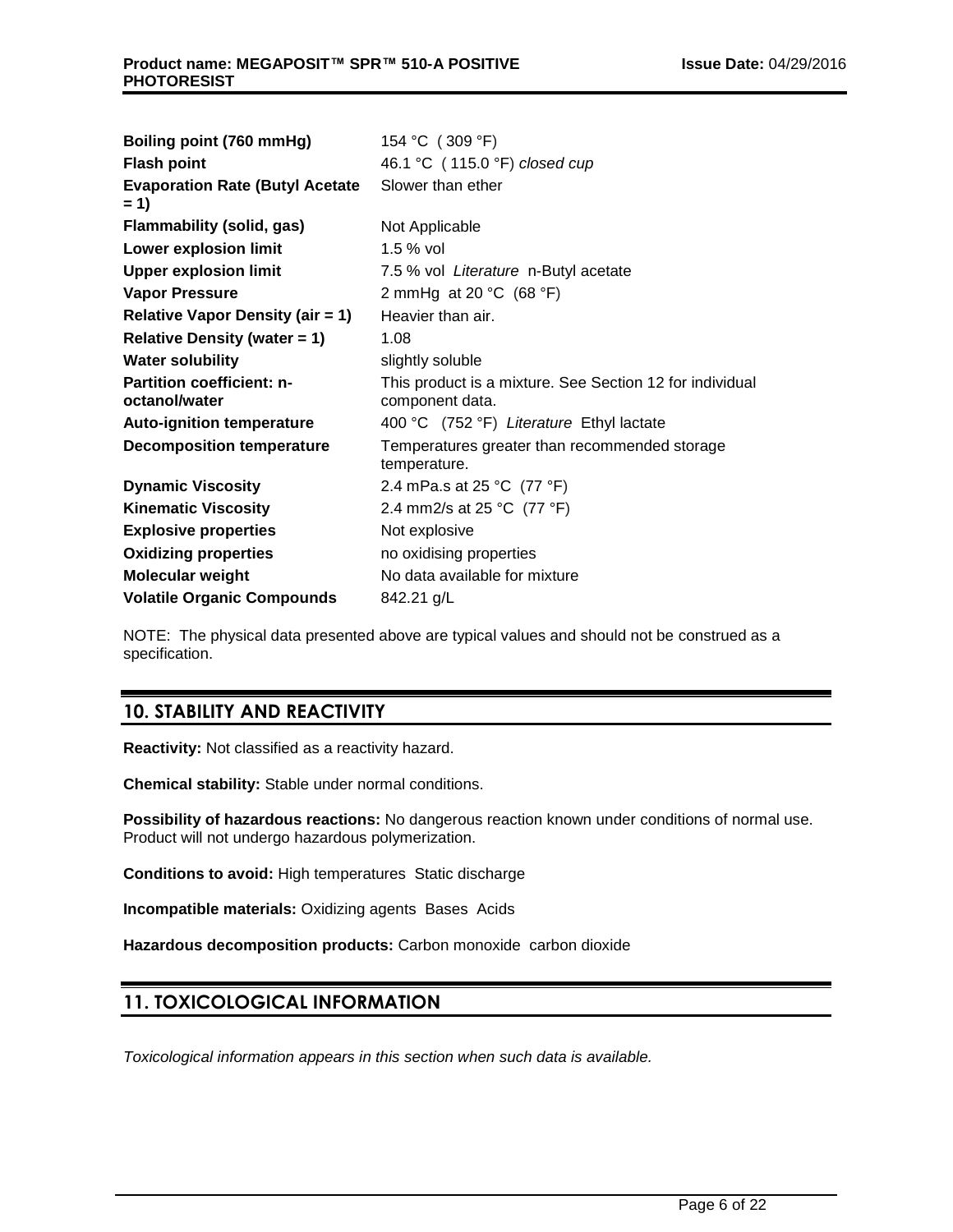## **Acute toxicity**

## **Acute oral toxicity**

Product test data not available. Refer to component data.

#### **Acute dermal toxicity**

Product test data not available. Refer to component data.

#### **Acute inhalation toxicity**

Product test data not available. Refer to component data.

#### **Skin corrosion/irritation**

Product test data not available. Refer to component data.

#### **Serious eye damage/eye irritation**

Product test data not available. Refer to component data.

#### **Sensitization**

Product test data not available. Refer to component data.

#### **Specific Target Organ Systemic Toxicity (Single Exposure)**

Product test data not available. Refer to component data.

## **Specific Target Organ Systemic Toxicity (Repeated Exposure)**

Product test data not available. Refer to component data.

#### **Carcinogenicity**

Product test data not available. Refer to component data.

#### **Teratogenicity**

Product test data not available. Refer to component data.

#### **Reproductive toxicity**

Product test data not available. Refer to component data.

#### **Mutagenicity**

Product test data not available. Refer to component data.

#### **Aspiration Hazard**

Product test data not available. Refer to component data.

# **COMPONENTS INFLUENCING TOXICOLOGY:**

#### **Ethyl lactate**

**Acute oral toxicity**

LD50, Rat, > 2,000 mg/kg OECD Test Guideline 425 No deaths occurred at this concentration.

#### **Acute dermal toxicity**

LD50, Rat, > 5,000 mg/kg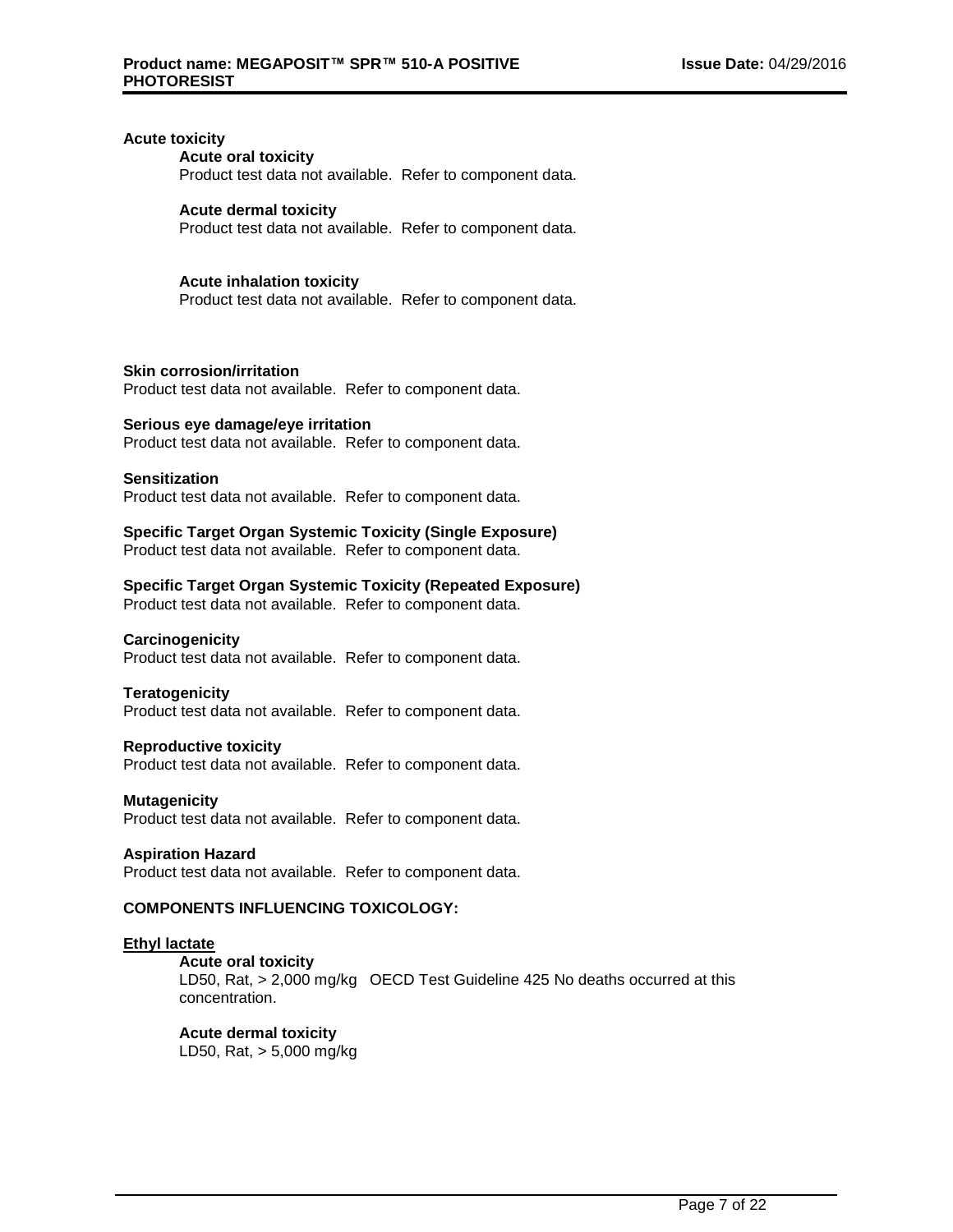#### **Acute inhalation toxicity**

LC50, Rat, 4 Hour, vapour, 5.4 mg/l No deaths occurred at this concentration.

#### **Skin corrosion/irritation**

Essentially nonirritating to skin.

# **Serious eye damage/eye irritation**

May cause severe eye irritation. May cause moderate corneal injury. Effects may be slow to heal.

#### **Sensitization**

Did not cause allergic skin reactions when tested in guinea pigs.

For respiratory sensitization: No relevant data found.

#### **Specific Target Organ Systemic Toxicity (Single Exposure)**

May cause respiratory irritation. Route of Exposure: Inhalation Target Organs: Respiratory system

#### **Specific Target Organ Systemic Toxicity (Repeated Exposure)**

In animals, effects have been reported on the following organs: Nasal tissue.

#### **Carcinogenicity**

No relevant data found.

#### **Teratogenicity**

Did not cause birth defects or any other fetal effects in laboratory animals.

#### **Reproductive toxicity**

No relevant data found.

#### **Mutagenicity**

In vitro genetic toxicity studies were negative.

#### **Aspiration Hazard**

Based on available information, aspiration hazard could not be determined.

# **Cresol novolak resin**

**Acute oral toxicity** Single dose oral LD50 has not been determined.

#### **Acute dermal toxicity**

The dermal LD50 has not been determined.

#### **Acute inhalation toxicity** The LC50 has not been determined.

**Skin corrosion/irritation**

No relevant data found.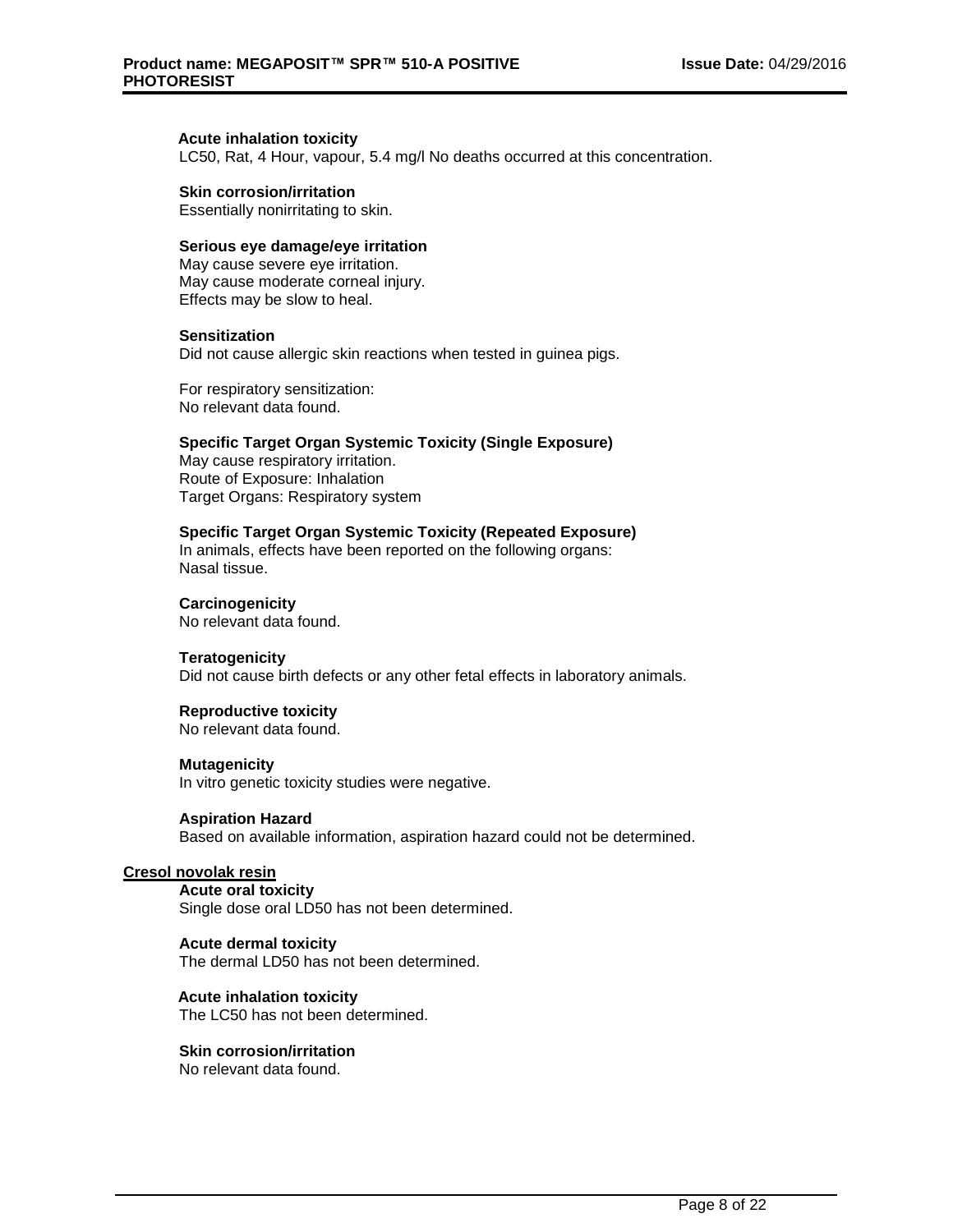# **Serious eye damage/eye irritation**

No relevant data found.

# **Sensitization**

For skin sensitization: No relevant data found.

For respiratory sensitization: No relevant data found.

# **Specific Target Organ Systemic Toxicity (Single Exposure)**

Available data are inadequate to determine single exposure specific target organ toxicity.

# **Specific Target Organ Systemic Toxicity (Repeated Exposure)**

No relevant data found.

# **Carcinogenicity**

No relevant data found.

# **Teratogenicity**

No relevant data found.

# **Reproductive toxicity**

No relevant data found.

#### **Mutagenicity** No relevant data found.

**Aspiration Hazard**

Based on physical properties, not likely to be an aspiration hazard.

# **n-Butyl Acetate**

**Acute oral toxicity** LD50, Rat, male, 12,789 mg/kg

LD50 Oral, Rat, female, 10,760 mg/kg

# **Acute dermal toxicity**

LD50, Rabbit, male and female, > 14,112 mg/kg

# **Acute inhalation toxicity**

At room temperature, exposure to vapor is minimal due to low volatility; single exposure is not likely to be hazardous. Excessive exposure may cause irritation to upper respiratory tract (nose and throat) and lungs. Symptoms of excessive exposure may be anesthetic or narcotic effects; dizziness and drowsiness may be observed.

As product: The LC50 has not been determined.

# **Skin corrosion/irritation**

Brief contact is essentially nonirritating to skin. Prolonged contact may cause severe skin irritation with local redness and discomfort. May cause drying and flaking of the skin.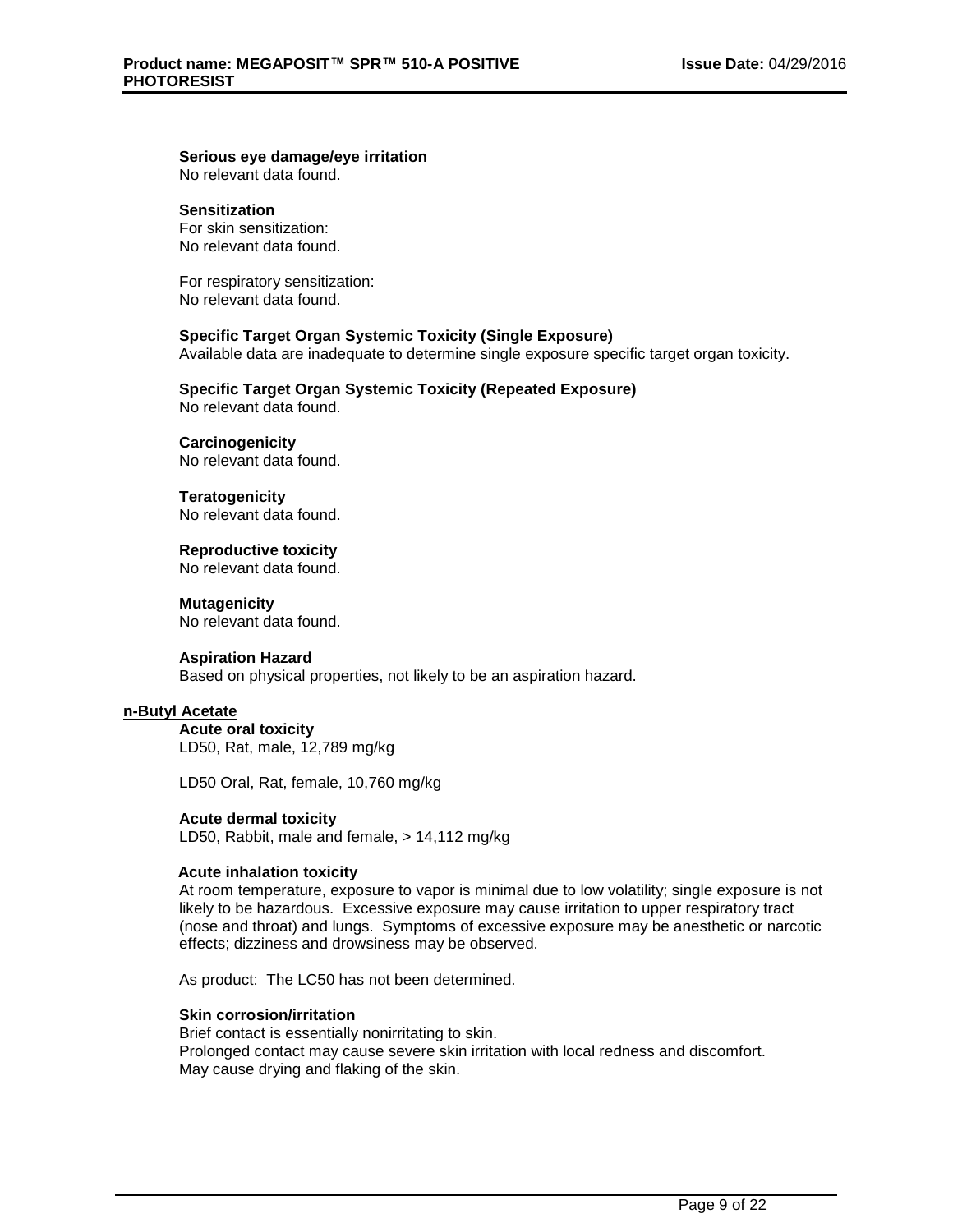## **Serious eye damage/eye irritation**

May cause moderate eye irritation. Corneal injury is unlikely. Vapor may cause eye irritation experienced as mild discomfort and redness.

#### **Sensitization**

Did not cause allergic skin reactions when tested in guinea pigs. Did not cause allergic skin reactions when tested in humans.

For respiratory sensitization: No relevant data found.

#### **Specific Target Organ Systemic Toxicity (Single Exposure)**

May cause drowsiness or dizziness. Route of Exposure: Inhalation Target Organs: Nervous system

#### **Specific Target Organ Systemic Toxicity (Repeated Exposure)**

In animals, effects have been reported on the following organs: Nasal tissue.

# **Carcinogenicity**

No relevant data found.

#### **Teratogenicity**

Has been toxic to the fetus in laboratory animals at doses toxic to the mother. Did not cause birth defects in laboratory animals.

# **Reproductive toxicity**

In laboratory animal studies, effects on reproduction have been seen only at doses that produced significant toxicity to the parent animals. In animal studies, did not interfere with fertility.

#### **Mutagenicity**

In vitro genetic toxicity studies were negative.

# **Aspiration Hazard**

Aspiration into the lungs may occur during ingestion or vomiting, causing lung damage or even death due to chemical pneumonia.

# **Xylene**

**Acute oral toxicity** LD50, Rat, 4,300 mg/kg

#### **Acute dermal toxicity** LD50, Rabbit, > 2,000 mg/kg

**Acute inhalation toxicity** LC50, Rat, 4 Hour, vapour, 27.5 mg/l

# **Skin corrosion/irritation**

Prolonged contact may cause skin irritation with local redness.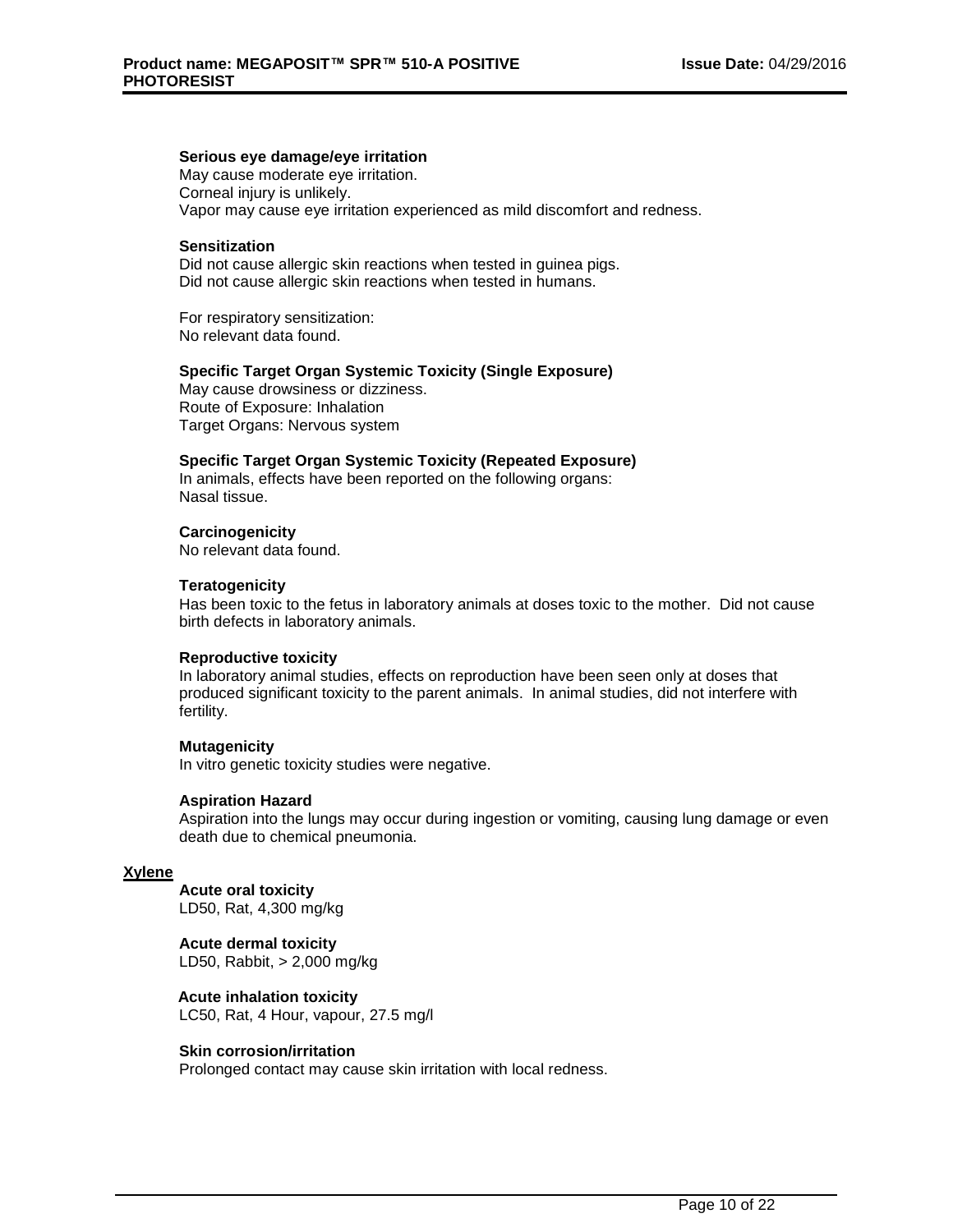Repeated contact may cause skin burns. Symptoms may include pain, severe local redness, swelling, and tissue damage. Vapor may cause skin irritation. May cause drying and flaking of the skin.

#### **Serious eye damage/eye irritation**

May cause moderate eye irritation. May cause slight temporary corneal injury. Vapor may cause eye irritation experienced as mild discomfort and redness.

#### **Sensitization**

For skin sensitization: No relevant data found.

For respiratory sensitization: No relevant data found.

#### **Specific Target Organ Systemic Toxicity (Single Exposure)**

May cause respiratory irritation. Route of Exposure: Inhalation Target Organs: Respiratory system

#### **Specific Target Organ Systemic Toxicity (Repeated Exposure)**

In animals, effects have been reported on the following organs: Liver kidney Blood Xylene is reported to have caused hearing loss in laboratory animals upon exposure to high concentrations; such effects have not been reported in humans.

# **Carcinogenicity**

Xylene was not found to be carcinogenic in a National Toxicology Program bioassay in rats and mice.

# **Teratogenicity**

Exaggerated doses of xylene given orally to pregnant mice resulted in an increase in cleft palate, a common developmental abnormality in mice. In animal inhalation studies, xylene caused toxicity to the fetus but did not cause birth defects. Available data are inadequate for evaluation of maternal toxicity.

# **Reproductive toxicity**

In animal studies, did not interfere with reproduction.

#### **Mutagenicity**

In vitro genetic toxicity studies were negative. Animal genetic toxicity studies were negative.

# **Aspiration Hazard**

May be fatal if swallowed and enters airways.

# **Diazo Photoactive Compound**

**Acute oral toxicity** LD50, Rat, > 2,000 mg/kg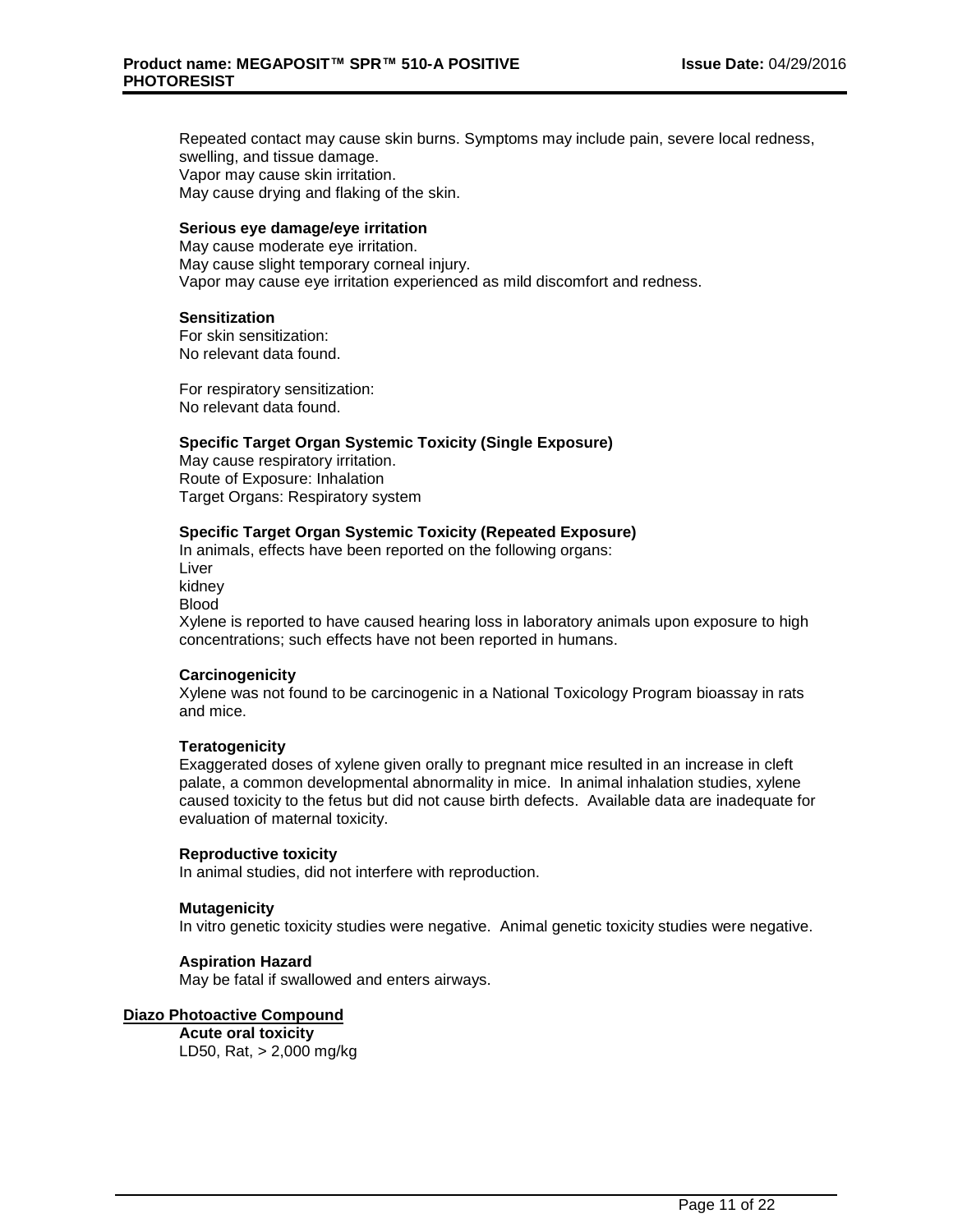# **Acute dermal toxicity**

LD50, Rat, > 2,000 mg/kg

#### **Serious eye damage/eye irritation**

Single application to the rabbit eye produced moderate irritation.

#### **Sensitization**

Did not cause allergic skin reactions when tested in guinea pigs.

For respiratory sensitization: No relevant data found.

## **Specific Target Organ Systemic Toxicity (Repeated Exposure)**

Repeated administration produced no systemic toxicity under the following study conditions: rats

Oral

#### **Mutagenicity**

Not mutagenic when tested in bacterial or mammalian systems.

#### **Cresol**

# **Acute oral toxicity**

Typical for this family of materials. LD50, Rat, 100 - 300 mg/kg

#### **Acute dermal toxicity**

Typical for this family of materials. LD50, Rabbit, 300 - 1,000 mg/kg

#### **Acute inhalation toxicity**

Typical for this family of materials. LC50, Rat, 8 Hour, 35.38 mg/l

#### **Skin corrosion/irritation**

Brief contact may cause skin burns. Symptoms may include pain, severe local redness and tissue damage.

#### **Serious eye damage/eye irritation**

May cause pain disproportionate to the level of irritation to eye tissues. May cause severe irritation with corneal injury which may result in permanent impairment of vision, even blindness. Chemical burns may occur.

#### **Sensitization**

For skin sensitization: No relevant data found.

For respiratory sensitization: No relevant data found.

## **Specific Target Organ Systemic Toxicity (Single Exposure)**

Available data are inadequate to determine single exposure specific target organ toxicity.

#### **Specific Target Organ Systemic Toxicity (Repeated Exposure)**

May cause central nervous system effects. Excessive exposure may cause neurologic signs and symptoms. Symptoms may include convulsions or seizures.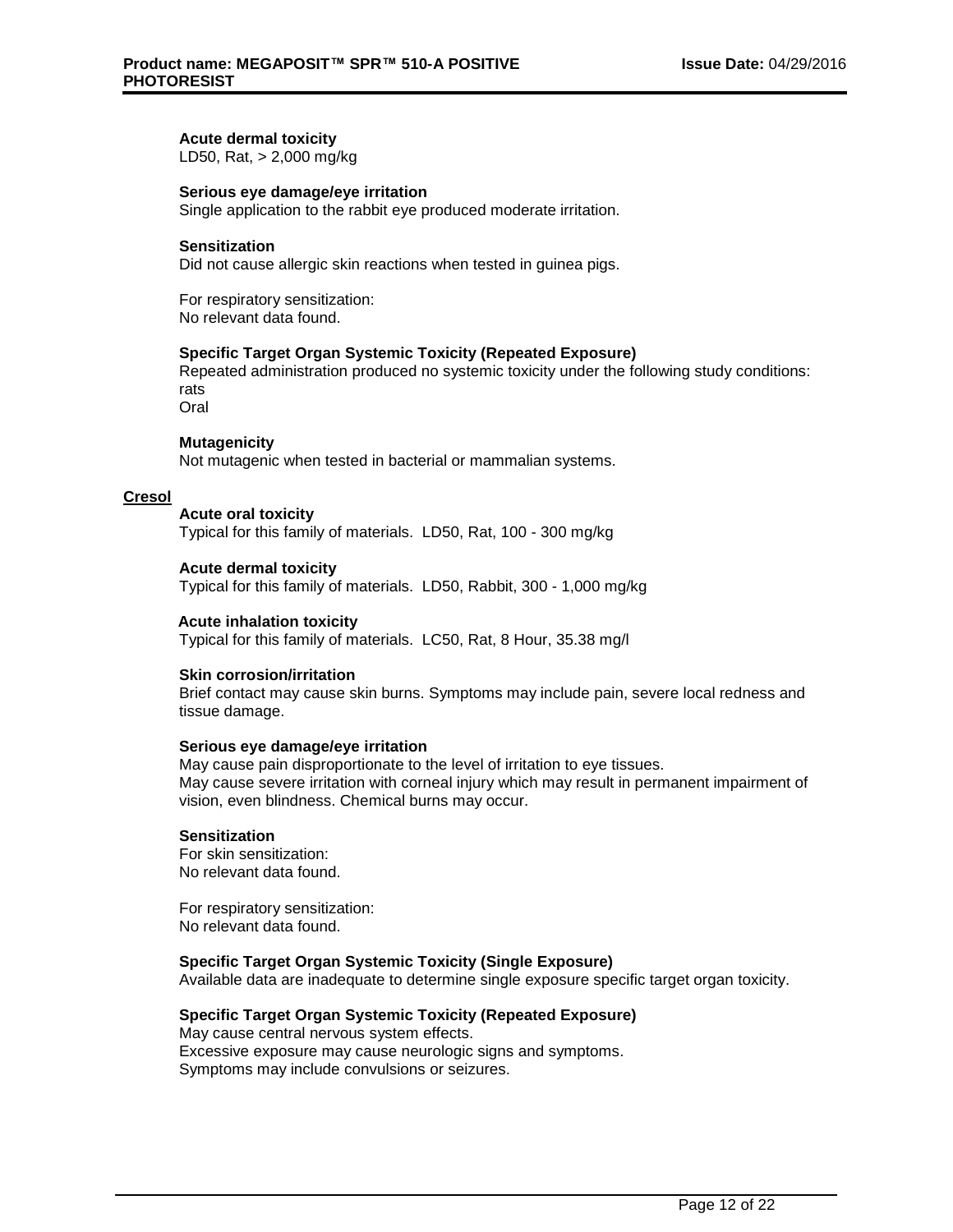In animals, effects have been reported on the following organs: Blood-forming organs (Bone marrow & Spleen). Bone marrow. Spleen. Female reproductive organs. Gastrointestinal tract. Kidney. Liver.

## **Teratogenicity**

Did not cause birth defects in laboratory animals. Has been toxic to the fetus in laboratory animals at doses toxic to the mother.

#### **Reproductive toxicity**

In animal studies, did not interfere with reproduction.

#### **Mutagenicity**

In vitro genetic toxicity studies were negative in some cases and positive in other cases. Animal genetic toxicity studies were negative.

# **Aspiration Hazard**

May be harmful if swallowed and enters airways.

#### **Organic Siloxane Surfactant**

**Acute oral toxicity** LD50, Rat, > 5,000 mg/kg

# **Acute dermal toxicity**

LD50, Rat, > 2,000 mg/kg

# **Acute inhalation toxicity**

The LC50 has not been determined.

# **Skin corrosion/irritation**

A single application to rabbit skin produced mild irritation.

#### **Serious eye damage/eye irritation**

Single application to the rabbit eye produced no signs of ocular irritation.

#### **Specific Target Organ Systemic Toxicity (Single Exposure)**

Available data are inadequate to determine single exposure specific target organ toxicity.

#### **Specific Target Organ Systemic Toxicity (Repeated Exposure)** No relevant data found.

**Carcinogenicity** No relevant data found.

**Teratogenicity** No relevant data found.

# **Reproductive toxicity**

No relevant data found.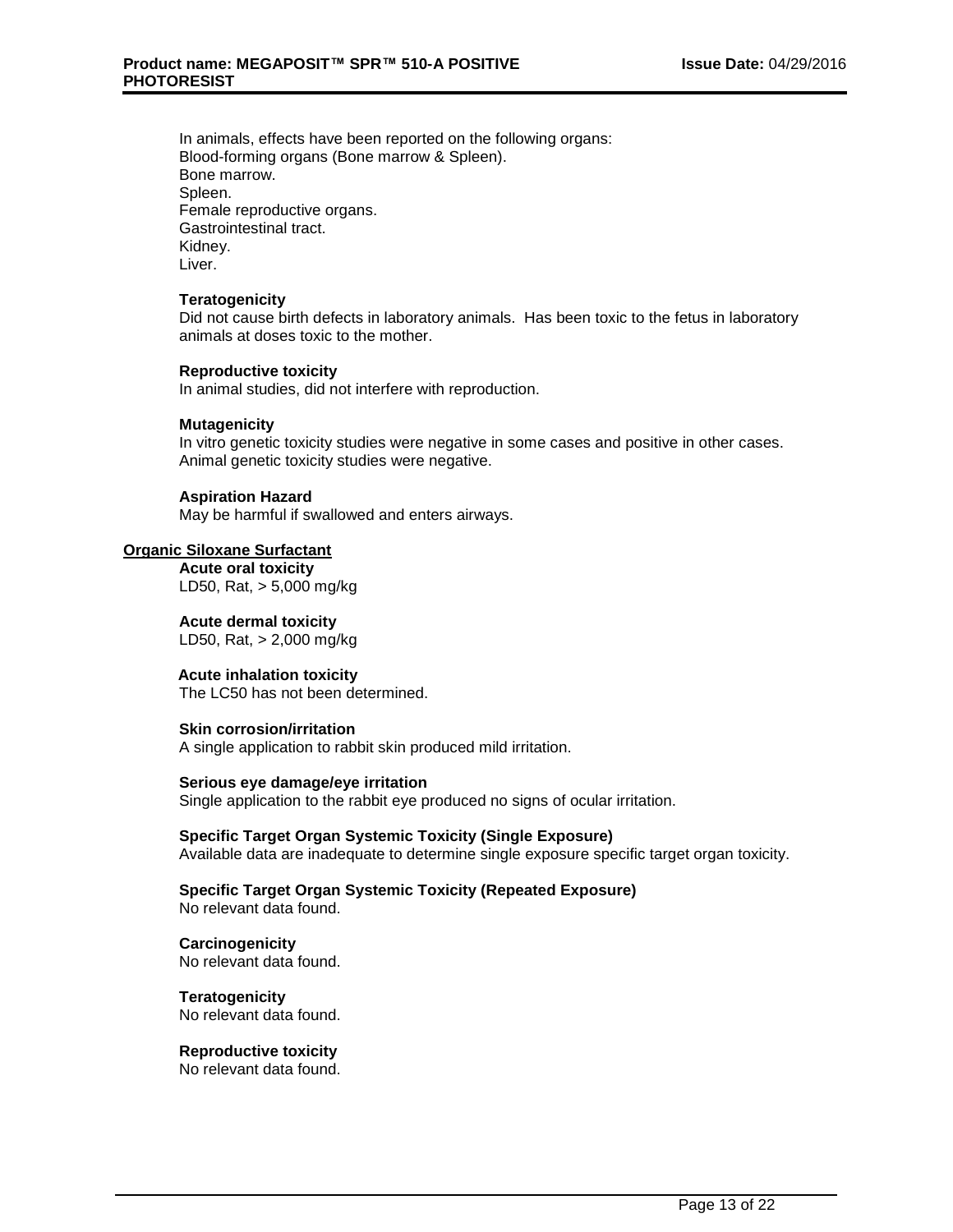# **Mutagenicity**

No relevant data found.

# **Aspiration Hazard**

Based on available information, aspiration hazard could not be determined.

# **Ethylbenzene**

**Acute oral toxicity** LD50, Rat, 3,500 mg/kg

**Acute dermal toxicity** LD50, Rabbit, 15,500 mg/kg

#### **Acute inhalation toxicity**

LC50, Rat, 4 Hour, vapour, 17.2 mg/l

#### **Skin corrosion/irritation**

Brief contact may cause moderate skin irritation with local redness. Prolonged contact may cause skin burns. Symptoms may include pain, severe local redness, swelling, and tissue damage. May cause drying and flaking of the skin.

#### **Serious eye damage/eye irritation**

May cause moderate eye irritation. Vapor may cause lacrimation (tears).

## **Sensitization**

Did not cause allergic skin reactions when tested in humans.

For respiratory sensitization: No relevant data found.

# **Specific Target Organ Systemic Toxicity (Single Exposure)**

Evaluation of available data suggests that this material is not an STOT-SE toxicant.

# **Specific Target Organ Systemic Toxicity (Repeated Exposure)**

In animals, effects have been reported on the following organs: May cause hearing loss based on animal data. Kidney. Liver. Lung. Although one early inhalation study on ethylbenzene reported an adverse effect on the testes, recent, more comprehensive studies have not shown this effect.

#### **Carcinogenicity**

Ethylbenzene has been shown to cause cancer in laboratory animals. There is no evidence that these findings are relevant to humans.

# **Teratogenicity**

Has caused birth defects in laboratory animals only at doses toxic to the mother. Has been toxic to the fetus in lab animals at doses nontoxic to the mother.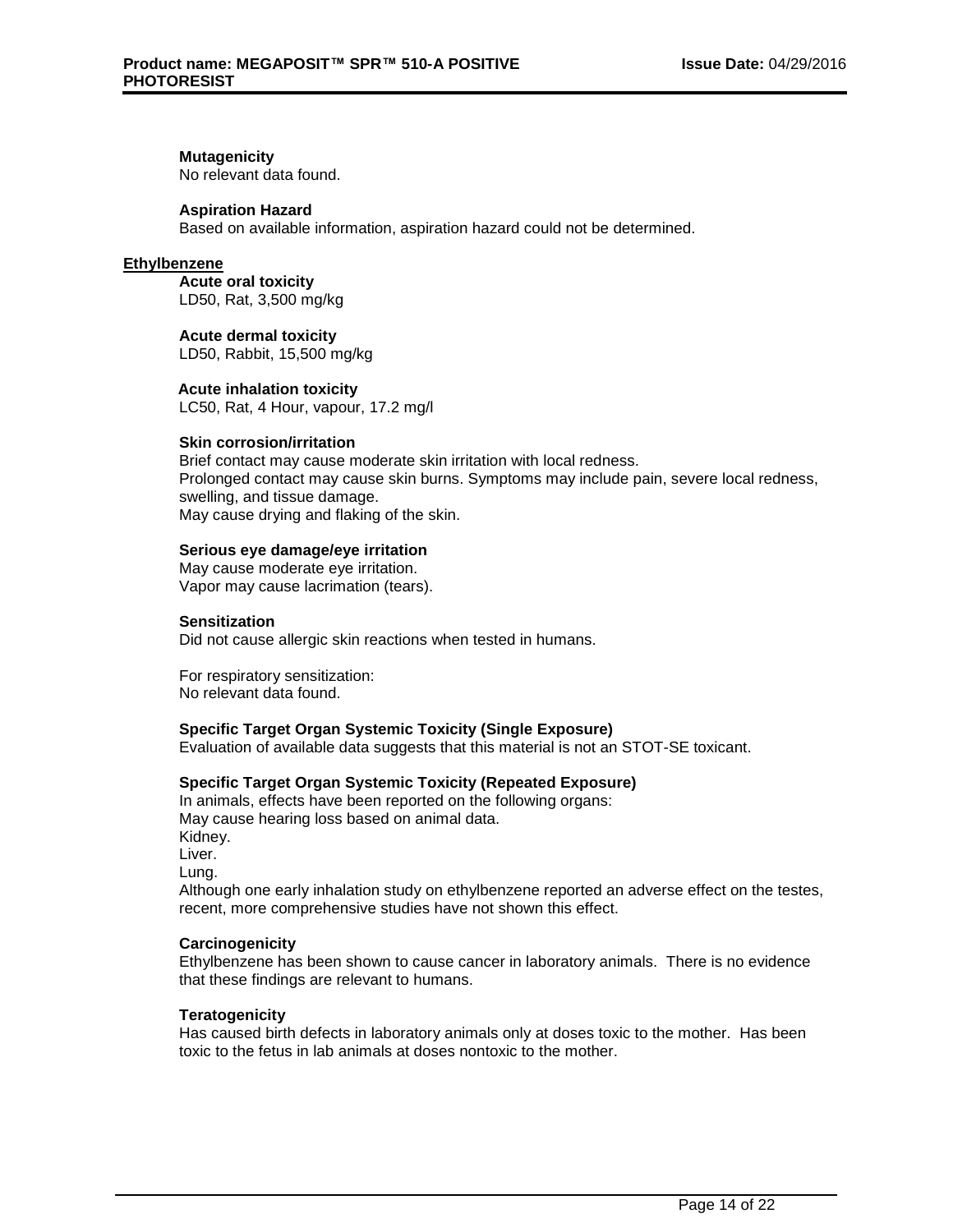#### **Reproductive toxicity**

In animal studies, did not interfere with reproduction. In animal studies, did not interfere with fertility.

#### **Mutagenicity**

In vitro genetic toxicity studies were negative. Animal genetic toxicity studies were negative.

## **Aspiration Hazard**

Aspiration into the lungs may occur during ingestion or vomiting, causing lung damage or even death due to chemical pneumonia. May be fatal if swallowed and enters airways.

| Carcinogenicity     |              |                                                                      |
|---------------------|--------------|----------------------------------------------------------------------|
| Component           | List         | <b>Classification</b>                                                |
| <b>Ethylbenzene</b> | <b>IARC</b>  | Group 2B: Possibly carcinogenic to<br>humans                         |
|                     | <b>ACGIH</b> | A3: Confirmed animal carcinogen with<br>unknown relevance to humans. |

# **12. ECOLOGICAL INFORMATION**

*Ecotoxicological information appears in this section when such data is available.*

# **Toxicity**

# **Ethyl lactate**

# **Acute toxicity to fish**

Material is practically non-toxic to aquatic organisms on an acute basis (LC50/EC50/EL50/LL50 >100 mg/L in the most sensitive species tested). LC50, Danio rerio (zebra fish), semi-static test, 96 Hour, 320 mg/l, OECD Test Guideline 203 or Equivalent

# **Acute toxicity to aquatic invertebrates**

EC50, Daphnia magna (Water flea), static test, 48 Hour, 683 mg/l, OECD Test Guideline 202 or Equivalent

# **Acute toxicity to algae/aquatic plants**

ErC50, Pseudokirchneriella subcapitata (green algae), Static, 96 Hour, Growth rate, 3,500 mg/l, Method Not Specified.

# **Cresol novolak resin**

**Acute toxicity to fish** No relevant data found.

# **n-Butyl Acetate**

#### **Acute toxicity to fish**

Material is slightly toxic to aquatic organisms on an acute basis (LC50/EC50 between 10 and 100 mg/L in the most sensitive species tested).

LC50, Pimephales promelas (fathead minnow), flow-through test, 96 Hour, 18 mg/l

#### **Acute toxicity to aquatic invertebrates**

LC50, Daphnia magna (Water flea), 48 Hour, 44 mg/l, Method Not Specified.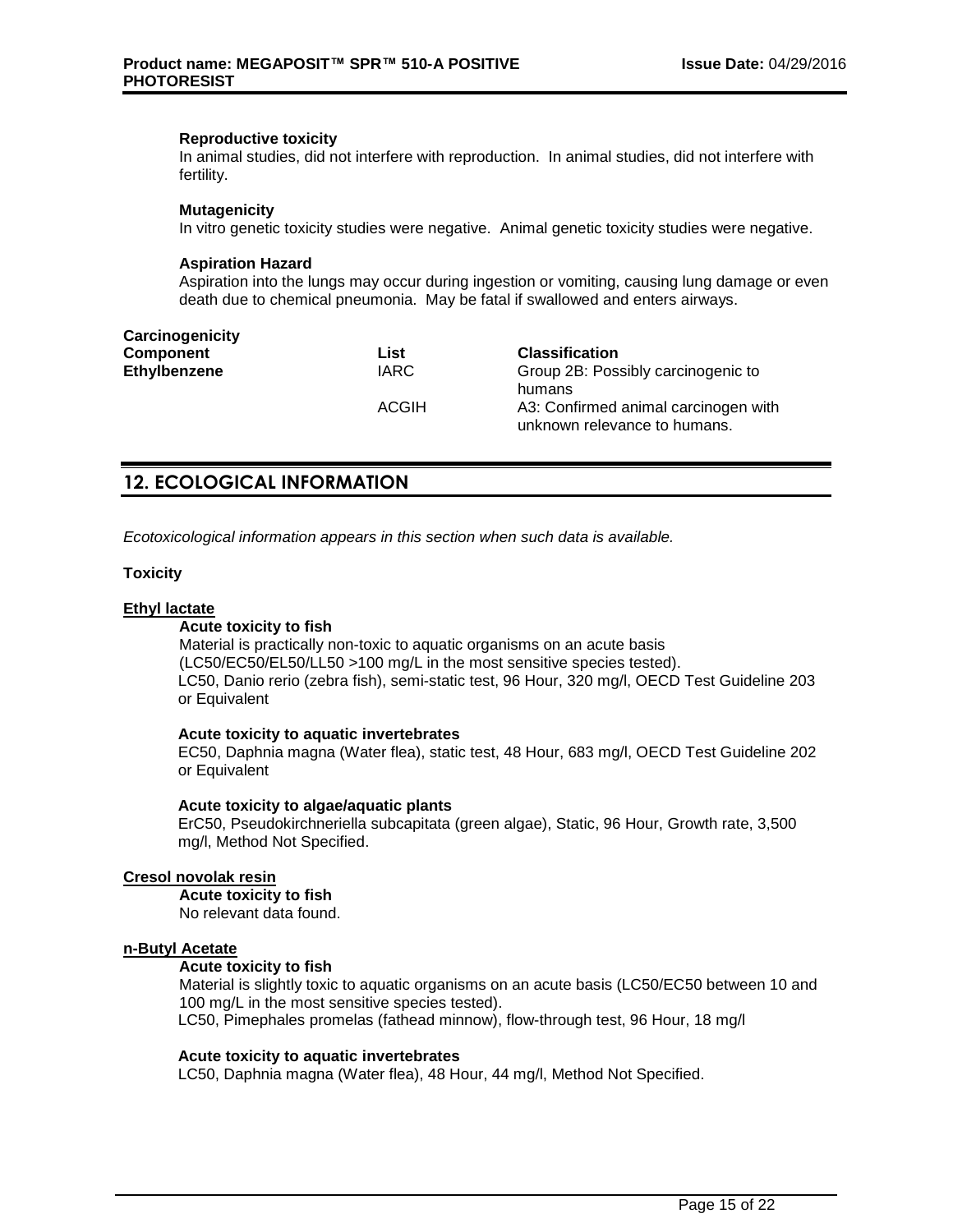#### **Acute toxicity to algae/aquatic plants**

ErC50, Desmodesmus subspicatus (green algae), 72 Hour, Growth rate inhibition, 648 mg/l

#### **Toxicity to bacteria**

EC50, Bacteria, 16 Hour, > 1,000 mg/l

#### **Chronic toxicity to aquatic invertebrates**

NOEC, Daphnia magna (Water flea), 21 d, 23 mg/l

#### **Xylene**

#### **Acute toxicity to fish**

Material is moderately toxic to aquatic organisms on an acute basis (LC50/EC50 between 1 and 10 mg/L in the most sensitive species tested).

LC50, Oncorhynchus mykiss (rainbow trout), semi-static test, 96 Hour, 2.6 mg/l, OECD Test Guideline 203 or Equivalent

#### **Acute toxicity to aquatic invertebrates**

IC50, Daphnia magna (Water flea), 24 Hour, 1 - 4.7 mg/l, OECD Test Guideline 202 or **Equivalent** 

#### **Acute toxicity to algae/aquatic plants**

ErC50, Pseudokirchneriella subcapitata (algae), Static, 73 Hour, Growth rate, 4.36 mg/l, OECD Test Guideline 201 or Equivalent NOEC, Pseudokirchneriella subcapitata (green algae), 73 Hour, Growth rate, 0.44 mg/l, OECD Test Guideline 201 or Equivalent

## **Chronic toxicity to fish**

NOEC, Oncorhynchus mykiss (rainbow trout), flow-through, 56 d, mortality, > 1.3 mg/l

#### **Cresol**

#### **Acute toxicity to fish**

Material is moderately toxic to aquatic organisms on an acute basis (LC50/EC50 between 1 and 10 mg/L in the most sensitive species tested). LC50, Oncorhynchus mykiss (rainbow trout), flow-through test, 96 Hour, 7.5 mg/l

#### **Acute toxicity to aquatic invertebrates**

LC50, Daphnia magna (Water flea), 48 Hour, 4.9 mg/l

# **Toxicity to bacteria**

EC50, activated sludge, 458 mg/l

#### **Chronic toxicity to aquatic invertebrates**

NOEC, Daphnia magna (Water flea), 21 d, number of offspring, > 1 mg/l

#### **Organic Siloxane Surfactant**

**Acute toxicity to fish** No relevant data found.

#### **Ethylbenzene**

#### **Acute toxicity to fish**

Material is moderately toxic to aquatic organisms on an acute basis (LC50/EC50 between 1 and 10 mg/L in the most sensitive species tested).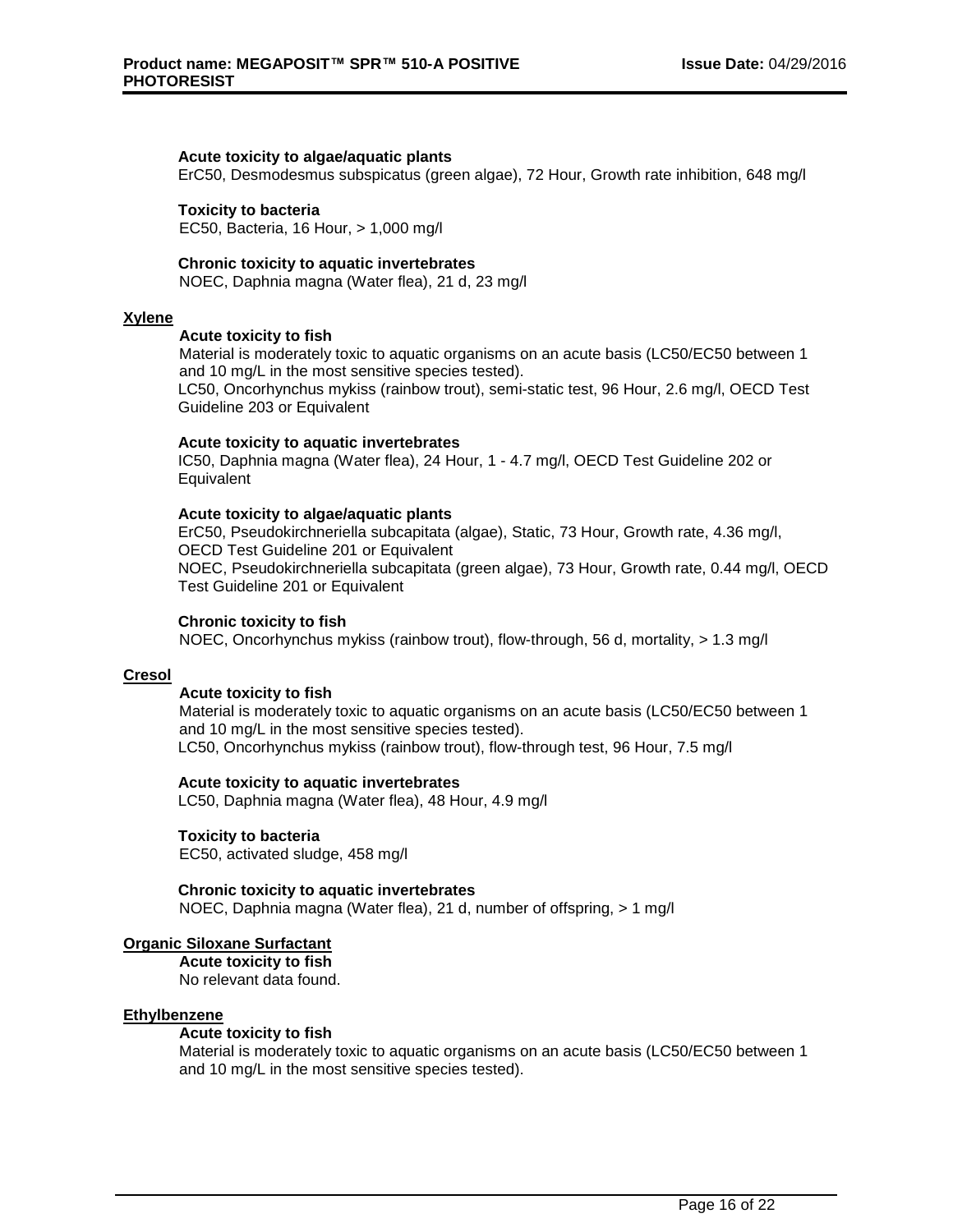LC50, Oncorhynchus mykiss (rainbow trout), semi-static test, 96 Hour, 4.2 mg/l, OECD Test Guideline 203 or Equivalent

**Acute toxicity to aquatic invertebrates**

EC50, Daphnia magna (Water flea), Static, 1 d, 2.2 mg/l

#### **Acute toxicity to algae/aquatic plants**

EC50, Pseudokirchneriella subcapitata (green algae), 72 Hour, Growth inhibition (cell density reduction), 3.6 - 4.6 mg/l, OECD Test Guideline 201 or Equivalent

**Toxicity to bacteria** EC50, Bacteria, 16 Hour, > 12 mg/l

**Chronic toxicity to aquatic invertebrates** NOEC, Ceriodaphnia dubia (water flea), semi-static test, 7 d, 0.96 mg/l

**Toxicity to soil-dwelling organisms** LC50, Eisenia fetida (earthworms), 2 d, survival, 0.047 mg/cm2

#### **Persistence and degradability**

#### **Ethyl lactate**

**Biodegradability:** Biodegradation under aerobic static laboratory conditions is high (BOD20 or BOD28/ThOD > 40%).

**Biodegradation:** 75 % **Exposure time:** 28 d **Method:** OECD Test Guideline 301D

# **Cresol novolak resin**

**Biodegradability:** No relevant data found.

#### **n-Butyl Acetate**

**Biodegradability:** Material is readily biodegradable. Passes OECD test(s) for ready biodegradability. 10-day Window: Pass **Biodegradation:** 83 % **Exposure time:** 28 d **Method:** OECD Test Guideline 301D or Equivalent

**Theoretical Oxygen Demand:** 2.20 mg/mg Estimated.

**Photodegradation Sensitizer:** OH radicals **Atmospheric half-life:** 2.32 d **Method:** Estimated.

#### **Xylene**

**Biodegradability:** Material is expected to be readily biodegradable. 10-day Window: Pass **Biodegradation:** > 60 % **Exposure time:** 10 d **Method:** OECD Test Guideline 301F or Equivalent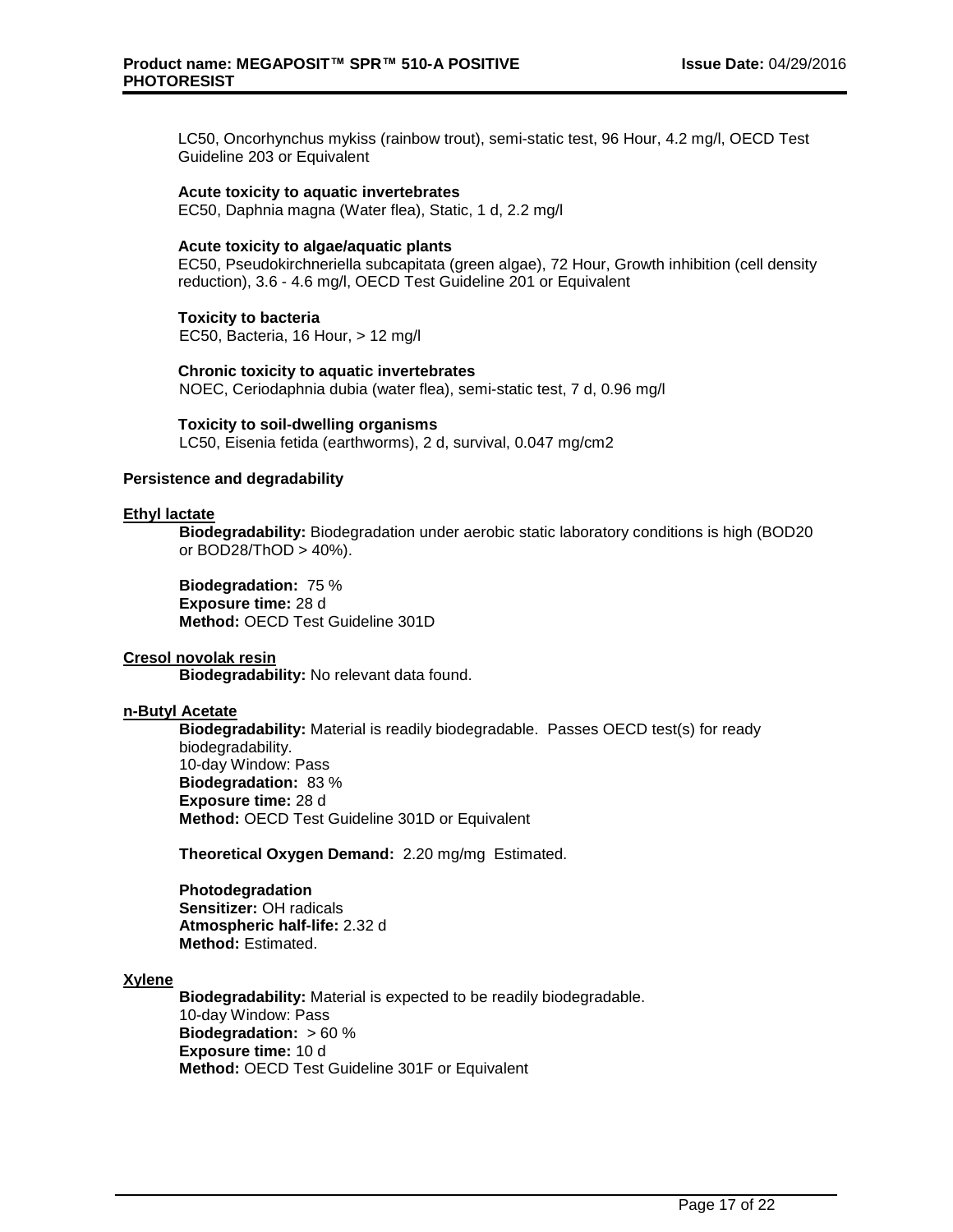# **Theoretical Oxygen Demand:** 3.17 mg/mg

# **Biological oxygen demand (BOD)**

| <b>Incubation</b><br>Time | <b>BOD</b> |
|---------------------------|------------|
| 5 d                       | 37.000 %   |
| 10 d                      | 58.000 %   |
| 20 Y                      | 72.000 %   |

# **Photodegradation**

**Test Type:** Half-life (indirect photolysis) **Sensitizer:** OH radicals **Atmospheric half-life:** 19.7 Hour **Method:** Estimated.

# **Cresol**

**Biodegradability:** Material is readily biodegradable. Passes OECD test(s) for ready biodegradability.

# **Biological oxygen demand (BOD)**

| <b>Incubation</b><br>Time | BOD          |
|---------------------------|--------------|
| 5 d                       | $1.40$ mg/mg |
| 10d                       | $2.02$ mg/mg |
| 20 Y                      | $2.06$ mg/mg |

# **Organic Siloxane Surfactant**

**Biodegradability:** No relevant data found.

# **Ethylbenzene**

**Biodegradability:** Material is readily biodegradable. Passes OECD test(s) for ready biodegradability. 10-day Window: Pass **Biodegradation:** 100 % **Exposure time:** 6 d **Method:** OECD Test Guideline 301E or Equivalent

**Theoretical Oxygen Demand:** 3.17 mg/mg Estimated.

**Chemical Oxygen Demand:** 2.62 mg/mg Dichromate

# **Biological oxygen demand (BOD)**

| <b>Incubation</b><br>Time | <b>BOD</b> |
|---------------------------|------------|
| 5 d                       | 31.5%      |
| 10 $d$                    | 38.5%      |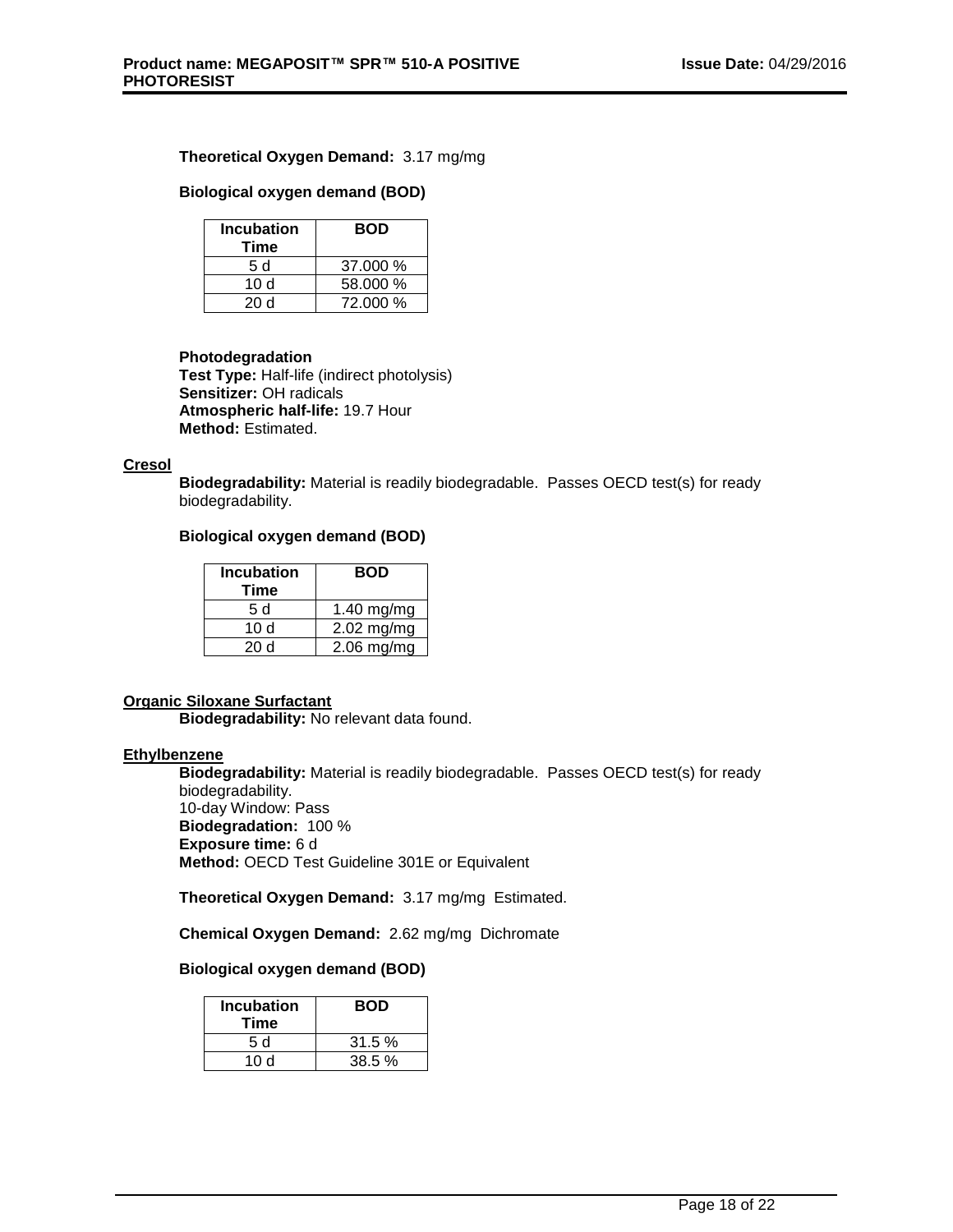20 d  $45.4 \%$ 

**Photodegradation Sensitizer:** OH radicals **Atmospheric half-life:** 55 Hour **Method:** Estimated.

#### **Bioaccumulative potential**

#### **Ethyl lactate**

**Bioaccumulation:** Bioconcentration potential is low (BCF < 100 or Log Pow < 3). **Partition coefficient: n-octanol/water(log Pow):** 0.06 Measured

#### **Cresol novolak resin**

**Bioaccumulation:** No relevant data found.

# **n-Butyl Acetate**

**Bioaccumulation:** Bioconcentration potential is low (BCF < 100 or Log Pow < 3). **Partition coefficient: n-octanol/water(log Pow):** Pow: 3.2 at 25 °C Measured **Bioconcentration factor (BCF):** 15 Fish Estimated.

#### **Xylene**

**Bioaccumulation:** Bioconcentration potential is low (BCF < 100 or Log Pow < 3). **Partition coefficient: n-octanol/water(log Pow):** 3.12 Measured **Bioconcentration factor (BCF):** 25.9 Rainbow trout (Salmo gairdneri) Measured

#### **Diazo Photoactive Compound**

**Bioaccumulation:** No relevant data found.

#### **Cresol**

**Bioaccumulation:** Bioconcentration potential is low (BCF < 100 or Log Pow < 3). **Partition coefficient: n-octanol/water(log Pow):** 1.95 Calculated. **Bioconcentration factor (BCF):** < 100 Fish Measured

#### **Organic Siloxane Surfactant**

**Bioaccumulation:** No relevant data found.

#### **Ethylbenzene**

**Bioaccumulation:** Bioconcentration potential is low (BCF < 100 or Log Pow < 3). **Partition coefficient: n-octanol/water(log Pow):** 3.15 Measured **Bioconcentration factor (BCF):** 15 Fish Measured

# **Mobility in soil**

#### **Ethyl lactate**

No relevant data found.

#### **Cresol novolak resin**

No relevant data found.

## **n-Butyl Acetate**

Potential for mobility in soil is very high (Koc between 0 and 50).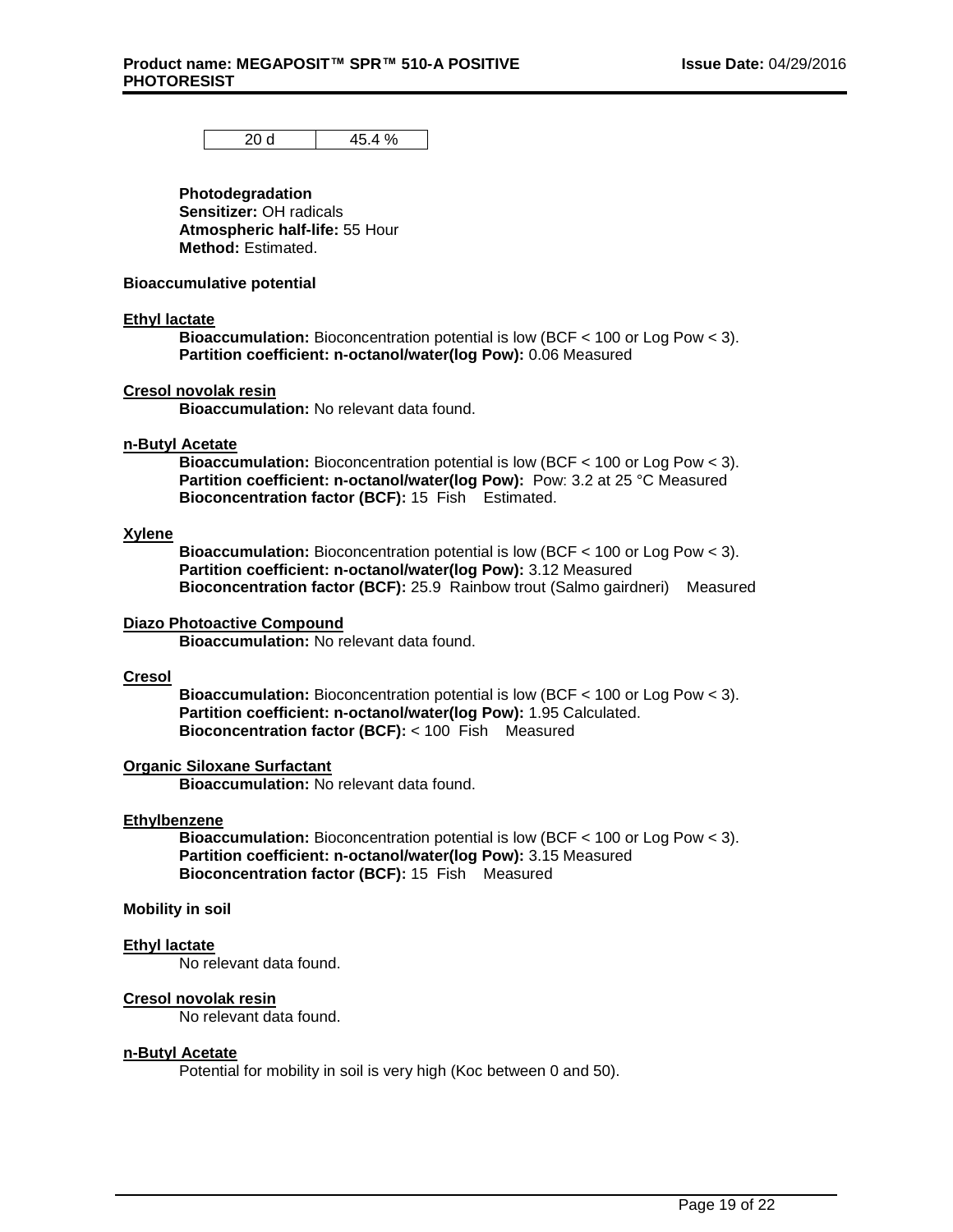**Partition coefficient (Koc):** 19 - 70 Estimated.

#### **Xylene**

Potential for mobility in soil is medium (Koc between 150 and 500). **Partition coefficient (Koc):** 443 Estimated.

# **Diazo Photoactive Compound**

No relevant data found.

# **Cresol**

No relevant data found.

# **Organic Siloxane Surfactant**

No relevant data found.

#### **Ethylbenzene**

Potential for mobility in soil is low (Koc between 500 and 2000). **Partition coefficient (Koc):** 518 Estimated.

# **13. DISPOSAL CONSIDERATIONS**

**Disposal methods:** Dispose in accordance with all local, state (provincial), and federal regulations. Incineration is the recommended method of disposal for containers. Under RCRA, it is the responsibility of the product's user to determine at the time of disposal, whether the product meets RCRA criteria for hazardous waste. This is because the product uses, transformations, mixtures, processes, etc. may render the resulting materials hazardous.

**Treatment and disposal methods of used packaging:** Empty containers retain product residues. Follow label warnings even after container is emptied. Improper disposal or reuse of this container may be dangerous and illegal. Refer to applicable federal, state and local regulations.

**Contaminated packaging:** Dispose of as unused product. CONTAINERS MAY BE HAZARDOUS WHEN EMPTY. Since emptied containers retain product residue follow all (M)SDS and label warnings even after container is emptied.

# **14. TRANSPORT INFORMATION**

**DOT**

Not regulated per 49CFR 173.150(f)(2)

#### **Classification for SEA transport (IMO-IMDG): Proper shipping name** RESIN SOLUTION **UN number** UN 1866 **Class** 3 **Packing group** III **Marine pollutant** No **Transport in bulk according to Annex I or II** Consult IMO regulations before transporting ocean bulk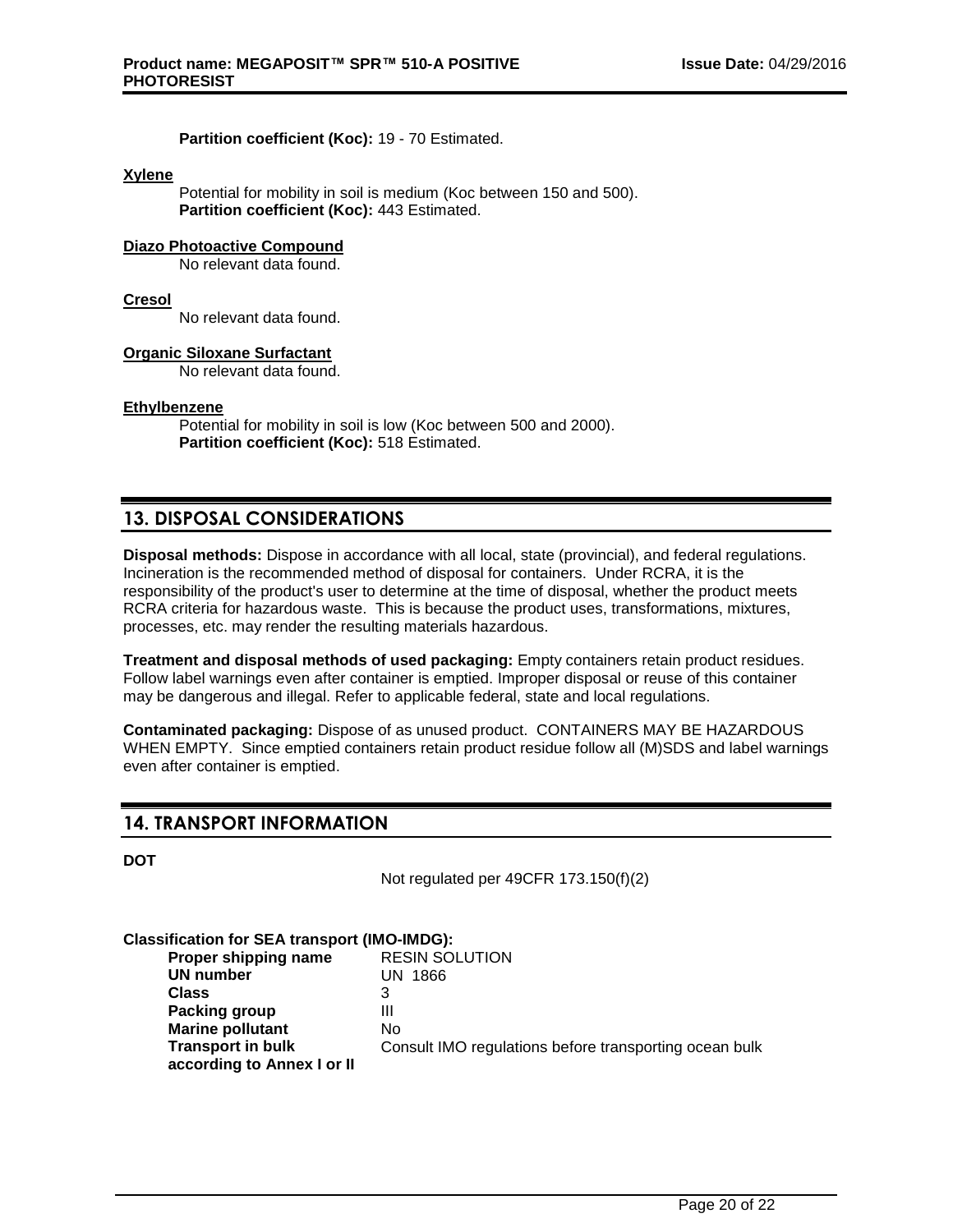# **of MARPOL 73/78 and the IBC or IGC Code**

|  |  |  |  | <b>Classification for AIR transport (IATA/ICAO):</b> |
|--|--|--|--|------------------------------------------------------|
|--|--|--|--|------------------------------------------------------|

| Proper shipping name | <b>Resin solution</b> |
|----------------------|-----------------------|
| UN number            | UN 1866               |
| <b>Class</b>         | 3                     |
| <b>Packing group</b> | ш                     |

This information is not intended to convey all specific regulatory or operational requirements/information relating to this product. Transportation classifications may vary by container volume and may be influenced by regional or country variations in regulations. Additional transportation system information can be obtained through an authorized sales or customer service representative. It is the responsibility of the transporting organization to follow all applicable laws, regulations and rules relating to the transportation of the material.

# **15. REGULATORY INFORMATION**

# **OSHA Hazard Communication Standard**

This product is considered hazardous under the OSHA Hazard Communication Standard (29 CFR 1910.1200).

# **Superfund Amendments and Reauthorization Act of 1986 Title III (Emergency Planning and Community Right-to-Know Act of 1986) Sections 311 and 312**

Immediate (acute) Health Hazard Delayed (chronic) Health Hazard Fire Hazard

# **Superfund Amendments and Reauthorization Act of 1986 Title III (Emergency Planning and Community Right-to-Know Act of 1986) Section 313**

This product contains a chemical which is listed in Section 313 at or above de minimis concentrations.

| <b>Components</b> | <b>CASRN</b> |
|-------------------|--------------|
| Xylene            | 1330-20-     |
| Ethylbenzene      | 100-41-4     |

1330-20-7

# **California (Proposition 65)**

This product contains a component or components known to the state of California to cause cancer:

| Components   |  |
|--------------|--|
| Ethylbenzene |  |

**Components CASRN**  $100 - 41 - 4$ 

# **United States TSCA Inventory (TSCA)**

All components of this product are in compliance with the inventory listing requirements of the U.S. Toxic Substances Control Act (TSCA) Chemical Substance Inventory.